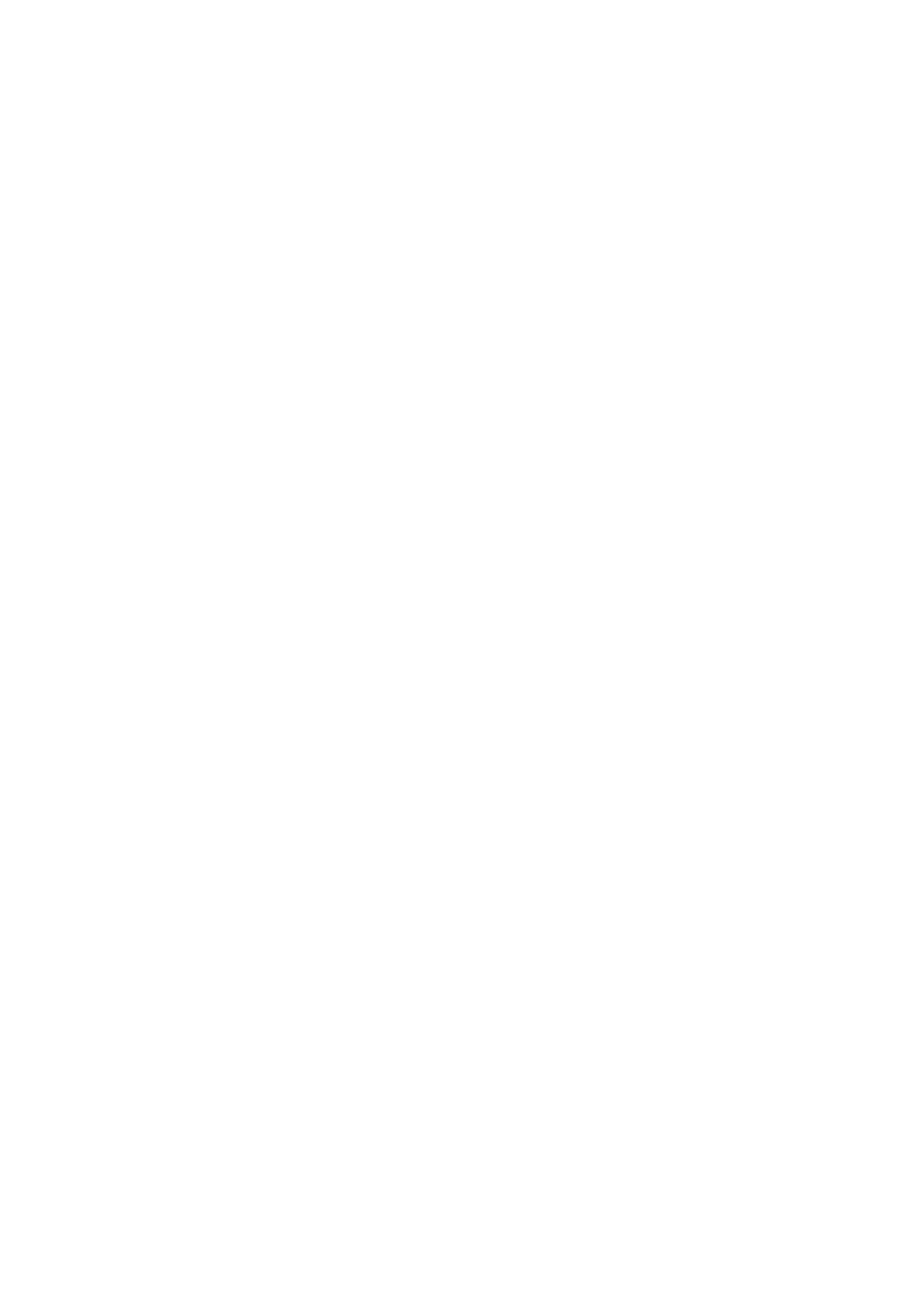

# **Government Response to the Justice Committee's Sixth Report of Session 2016-17: The Role of the Magistracy**

Presented to Parliament by the Lord Chancellor and Secretary of State for Justice by Command of Her Majesty

December 2016

Cm 9368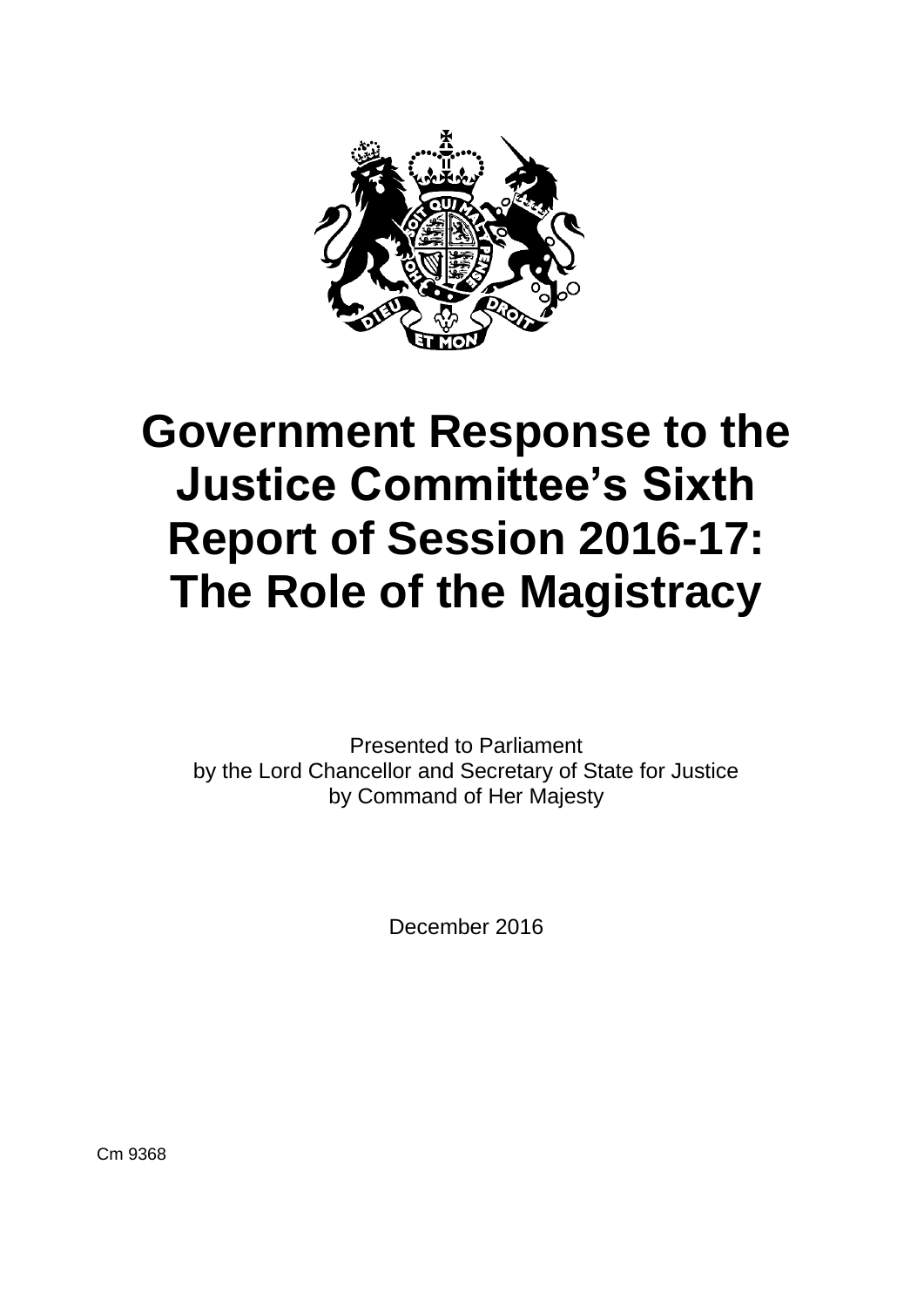

#### **© Crown copyright 2016**

This publication is licensed under the terms of the Open Government Licence v3.0 except where otherwise stated. To view this licence, visit nationalarchives.gov.uk/doc/open-governmentlicence/version/3 or write to the Information Policy Team, The National Archives, Kew, London TW9 4DU, or email: [psi@nationalarchives.gsi.gov.uk](mailto:psi@nationalarchives.gsi.gov.uk)

Where we have identified any third party copyright information you will need to obtain permission from the copyright holders concerned.

This publication is available at [www.gov.uk/government/publications](http://www.gov.uk/government/publications)

Any enquiries regarding this publication should be sent to us at judicial policy correspondence@justice.gsi.gov.uk

Print ISBN 9781474139090<br>Web ISBN 9781474139106 9781474139106

Printed in the UK by the Williams Lea Group on behalf of the Controller of Her Majesty's Stationery Office

ID 22111608 12/16

Printed on paper containing 75% recycled fibre content minimum.

Printed in the UK by the Williams Lea Group on behalf of the Controller of Her Majesty's Stationery Office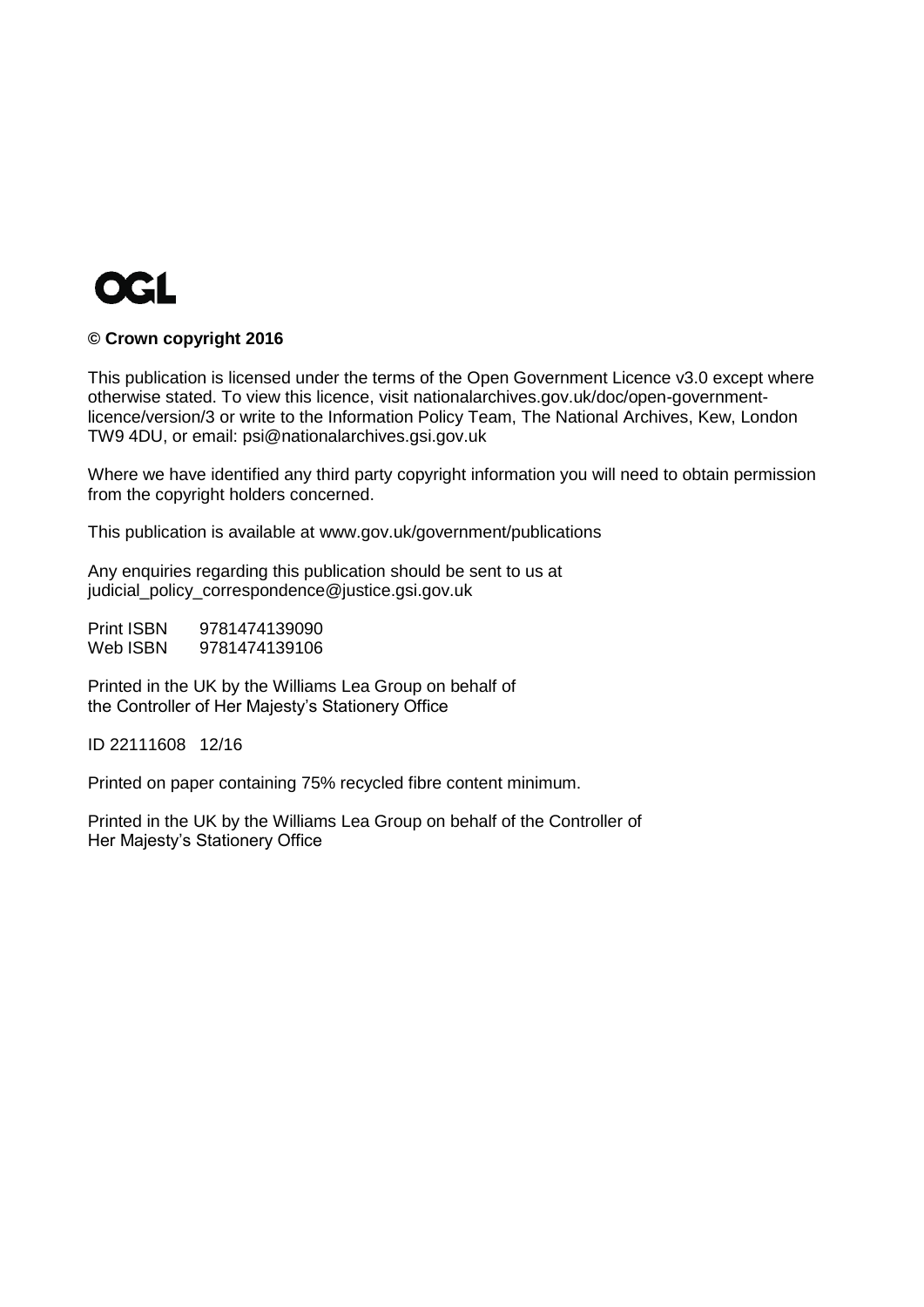### **Contents**

| 3              |
|----------------|
| 4              |
| $\overline{7}$ |
| 13             |
| 18             |
| 21             |
|                |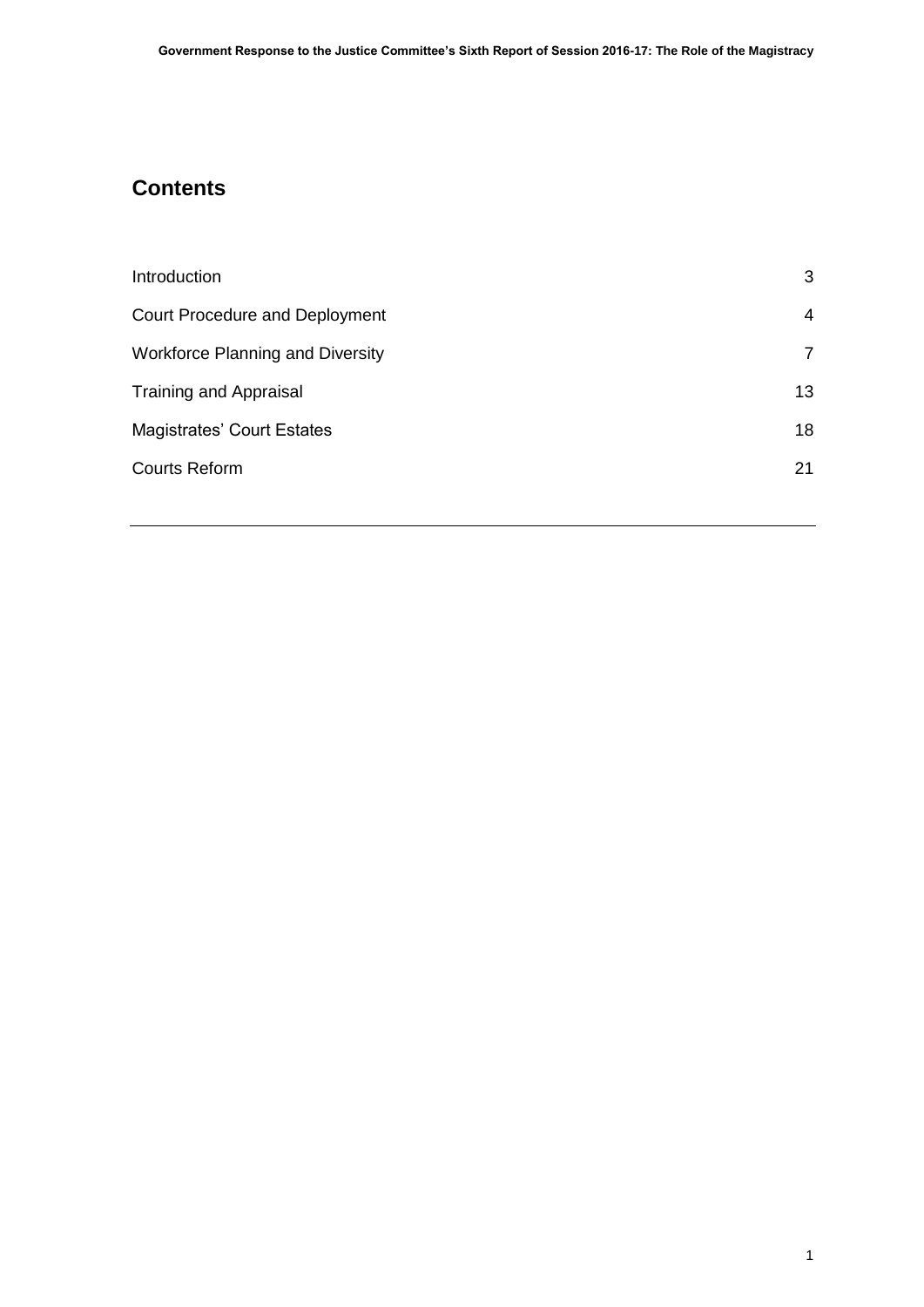**Government Response to the Justice Committee's Sixth Report of Session 2016-17: The Role of the Magistracy**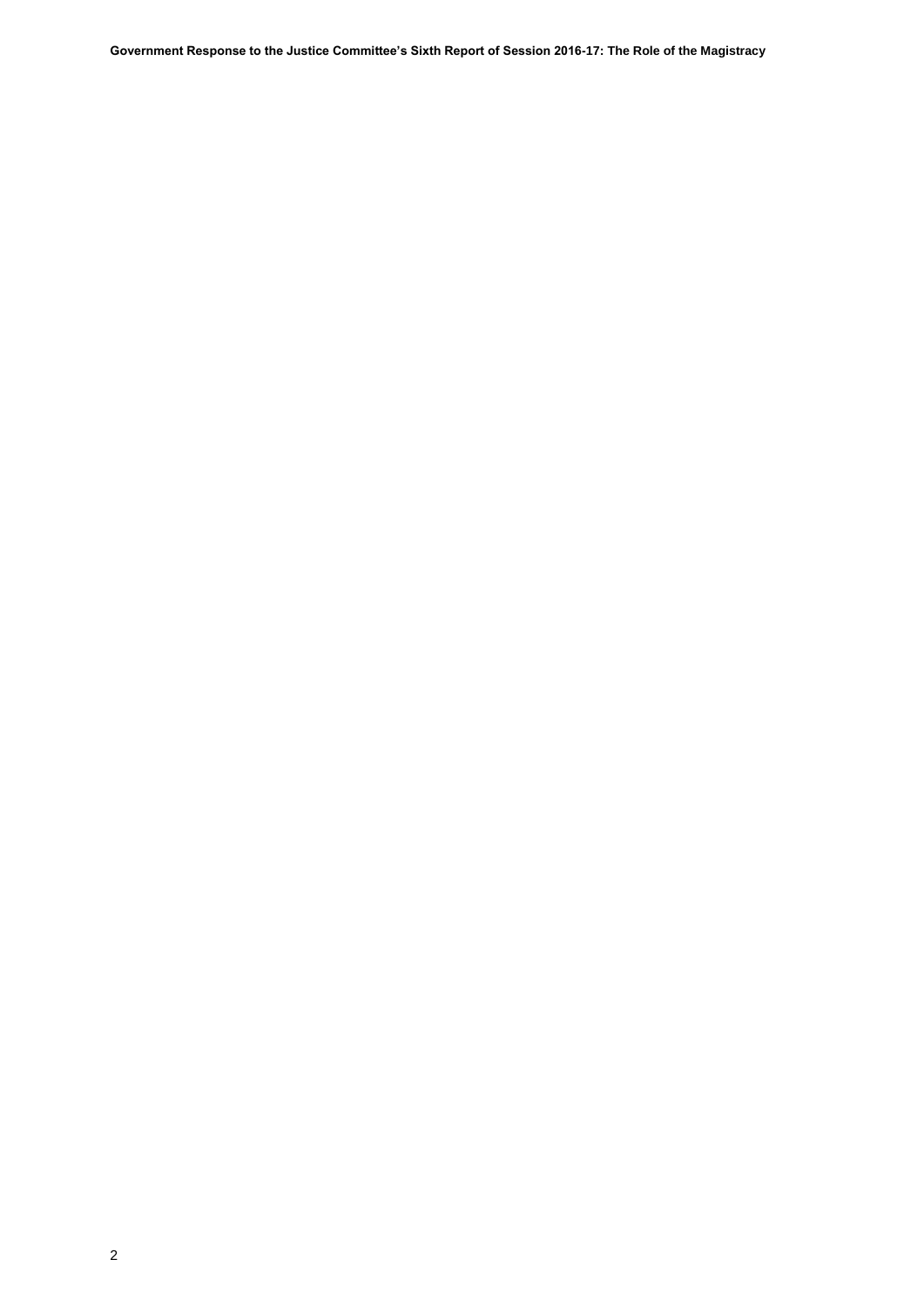#### **Introduction**

-

- 1. The Government welcomes the report of the Justice Committee on the role of the magistracy.
- 2. The involvement of lay people is a central principle in the administration of justice. It helps safeguard our citizens, with crucial decisions affecting an individual's liberty made not by officials of the state, but by an independent bench of magistrates from the local community. Our judiciary is the most respected and independent in the world, part of a justice system that is widely admired at home and abroad. Magistrates contribute to this system in the most exceptional way; they give their time, skills and experience voluntarily.
- 3. The Justice Committee published their report into *"The Role of the Magistracy"* in October 2016. This was shortly after the Lord Chancellor, the Lord Chief Justice and the Senior President of Tribunals announced the biggest transformation and investment in our courts and tribunals for a generation in their joint statement *Transforming Our Justice System*. <sup>1</sup> The Committee, as detailed at page 7 of their report, did not take into account the policy proposals with relevance to the magistracy announced as part of this reform statement. However, many of the Committee's recommendations reflect the thinking that went into these reform plans, as has been detailed throughout this response paper.
- 4. The Lord Chancellor and the Lord Chief Justice have made it clear that they want the strongest possible role for magistrates in this transformed and modern justice system. We therefore welcome the Committee's report to help inform that approach. We will continue to engage and work with the judiciary at all levels, including the magistracy, to create and sustain an effective justice system.
- 5. This response paper sets out the Government's response and, where the recommendation is also addressed to the judiciary, the views of the judiciary, whom we have consulted where appropriate. The numbering of each conclusion and recommendation refers to the numbering set out from page 53 onwards of the Committee's report.

<sup>1</sup> <https://www.gov.uk/government/publications/transforming-our-justice-system-joint-statement>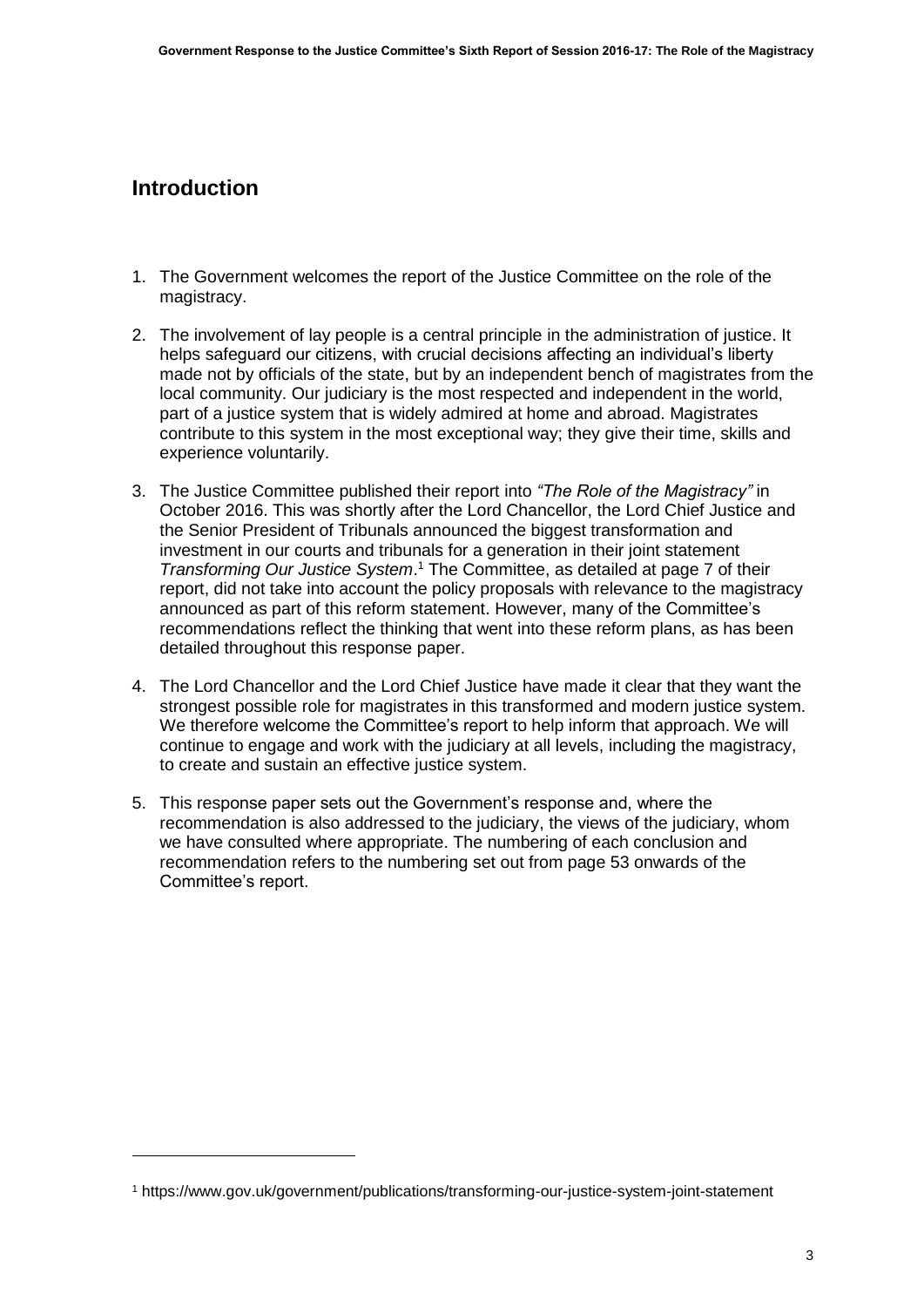#### **Court Procedure and Deployment**

The Select Committee recommended:

1. We endorse the principle behind initiatives designed to streamline and modernise proceedings in the magistrates' courts, but we believe there is a risk of undermining magistrates' morale by imposing changes on them without consultation and by reducing administrative support to unsatisfactory levels. Although evidence does not indicate a universal problem, there is sufficient evidence of low morale within the magistracy to cause us concern.

2. **We recommend that magistrates be consulted as appropriate on any further changes to the criminal justice system on which their views are likely to assist policy development and/or which are likely to have an impact on their role**—in particular changes to administrative support to the courts, whether in their own locality or more widely across the court system.

- 6. A strong partnership between the Ministry of Justice (MoJ) including Her Majesty's Courts and Tribunals Service (HMCTS) - judges and magistrates is fundamental to the work of the courts, and it is essential that effective and open communication at all levels is maintained. It was for this reason that statutory provisions were created to guarantee that magistrates are kept informed of matters affecting them, and they have the opportunity to give their views.
- 7. Section 21 of the Courts Act 2003 ensures that proper and effective communication with the magistracy takes place, and all parties are able to carry out their responsibilities in the management of the courts and the administration of justice. The Act states:

"The Lord Chancellor and Lord Chief Justice must take all reasonable and practicable steps –

(a) for ensuring that lay justices acting in a local justice area are kept informed of matters affecting them in the performance of their duties, and

- (b) for ascertaining their views on such matters"
- 8. Alongside other opportunities for engagement, such as ad-hoc meetings on discrete topics, the Magistrates' Liaison Group meets regularly to discuss reform issues and enable smooth working partnerships. The group involves representatives from the judiciary, policy teams, the Judicial Office, Judicial College, the National Bench Chairs' Forum and the Magistrates' Association.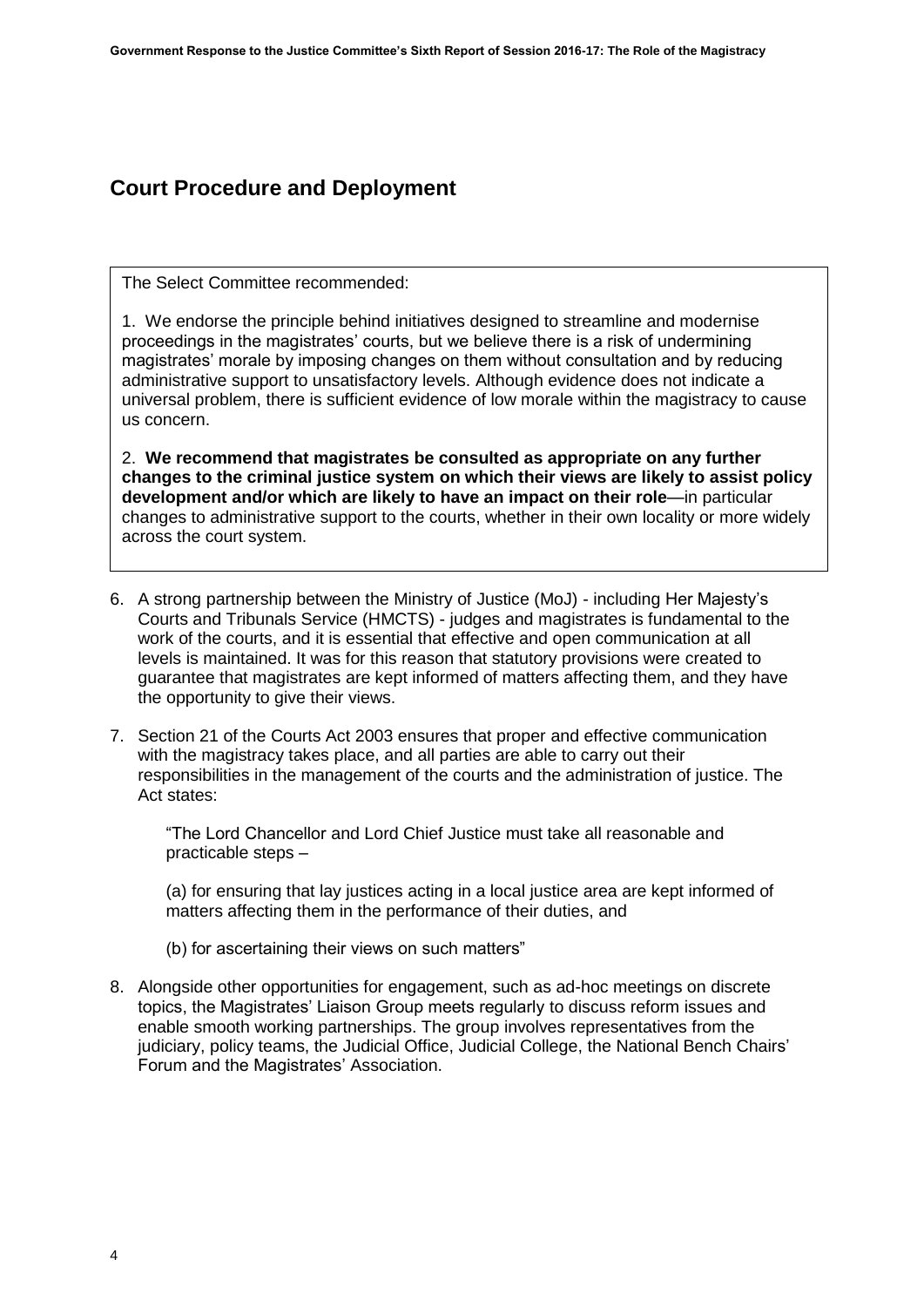3. We recognise that, in practice, there are difficulties in balancing the work of magistrates with that of District Judges and that District Judges must be kept occupied because of their salaried status and the need to maintain their competence. However, it is also important to retain magistrates' competence and to value their time as volunteers.

4. **We recommend that the Ministry of Justice commission qualitative research into relations between District Judges, magistrates and justices' clerks** in a sample of Local Justice Areas, with a view to understanding the source of potential tensions and identifying good practice.

- 9. The MoJ have always been clear, as have the judiciary, that District Judges and magistrates bring different, but equally valuable, skills to their courts. There is already a protocol in place which describes how cases should be assigned between District Judges (Magistrates' Courts) and magistrates. <sup>2</sup> We are doing further work to determine how a better model for allocating cases between the groups could be designed to enhance the role of magistrates further.
- 10. The current court reforms, in seeking to unify the criminal courts under a single leadership structure, will also provide an opportunity to assess further how the relationship between magistrates and District Judges works at present, and should do in the future. This assessment will also consider how best practice can be achieved.
- 11. In respect of justices' clerks, HMCTS recently launched an internal consultation on a senior leadership structure for lawyers working in the courts and tribunals.<sup>3</sup> This proposes removing the role of justices' clerk from statute and creating a new, nonstatutory role to provide leadership to lawyers across all jurisdictions at a regional level. It specifically discusses whether the statutory functions of justices' clerks should continue to be discharged by justices' clerks within the current framework, or if they could be exercised by others working to a new senior lawyer role.

1

<sup>2</sup> Criminal Practice Directions XIII, Annex 1, *General Principles for the Deployment of the Judiciary in the Magistrates' Court*

<sup>3</sup> *"A consultation on the creation of a new senior leadership structure for lawyers working within HM Courts & Tribunals Service: Proposals to make changes to the role of the justices' clerk"* 10 December 2016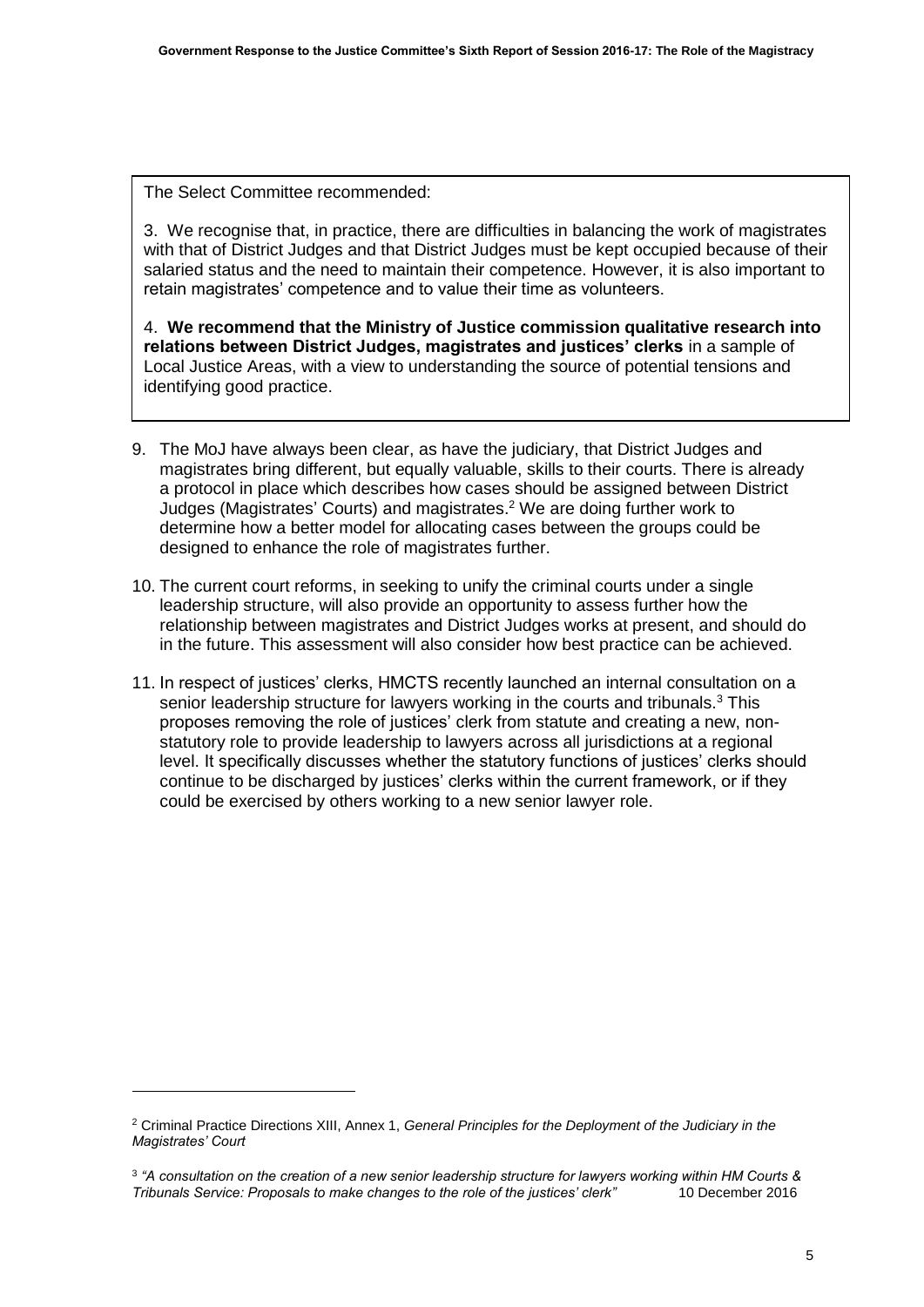5. We note that Lord Justice Fulford is considering the possibility of additional guidance for justices' clerks on the allocation of cases in magistrates' courts, a development that we would welcome.

6. **We recommend that this take the form of an amended version of the protocol to support judicial deployment in the magistrates' court. We further recommend that consideration be given to allowing magistrates to sit without legal advisers when sitting with a District Judge**.

- 12. The Senior Presiding Judge has told us that he will consider reviewing the Judicial Deployment Protocol in the magistrates' courts.
- 13. Section 26 of the Courts Act 2003 enables a District Judge sitting alone to do anything or exercise any jurisdiction which would otherwise require two or more magistrates. The exception is granting or transferring a licence. The circumstances in which a District Judge will sit with magistrates are therefore currently limited. We will, however, consider this recommendation, to allow magistrates to sit without legal advisers when sitting with a District Judge, carefully.

The Select Committee recommended:

7. The principle of open justice is central to our common law tradition and also underpins Article 6 of the European Convention on Human Rights. We recognise the efficiency gains of the Single Justice Procedure, but we note concerns have been expressed about any potential extension of the procedure to additional cases.

8. We welcome Lord Justice Fulford's intention to issue a protocol setting out guidance for magistrates on when they should sit in open court, and **recommend that these concerns be taken into account in the preparation of that protocol**.

- 14. The principle of open justice is fundamental to our justice system and will be maintained. We will make sure that interested parties, including victims, witnesses, the public and the press, have access to case listings, outcomes and proceedings where appropriate.
- 15. The Senior Presiding Judge has told us that he will seek feedback from magistrates on their experiences of the Single Justice Procedure before considering guidance about its practicalities to ensure the principle of open justice is maintained.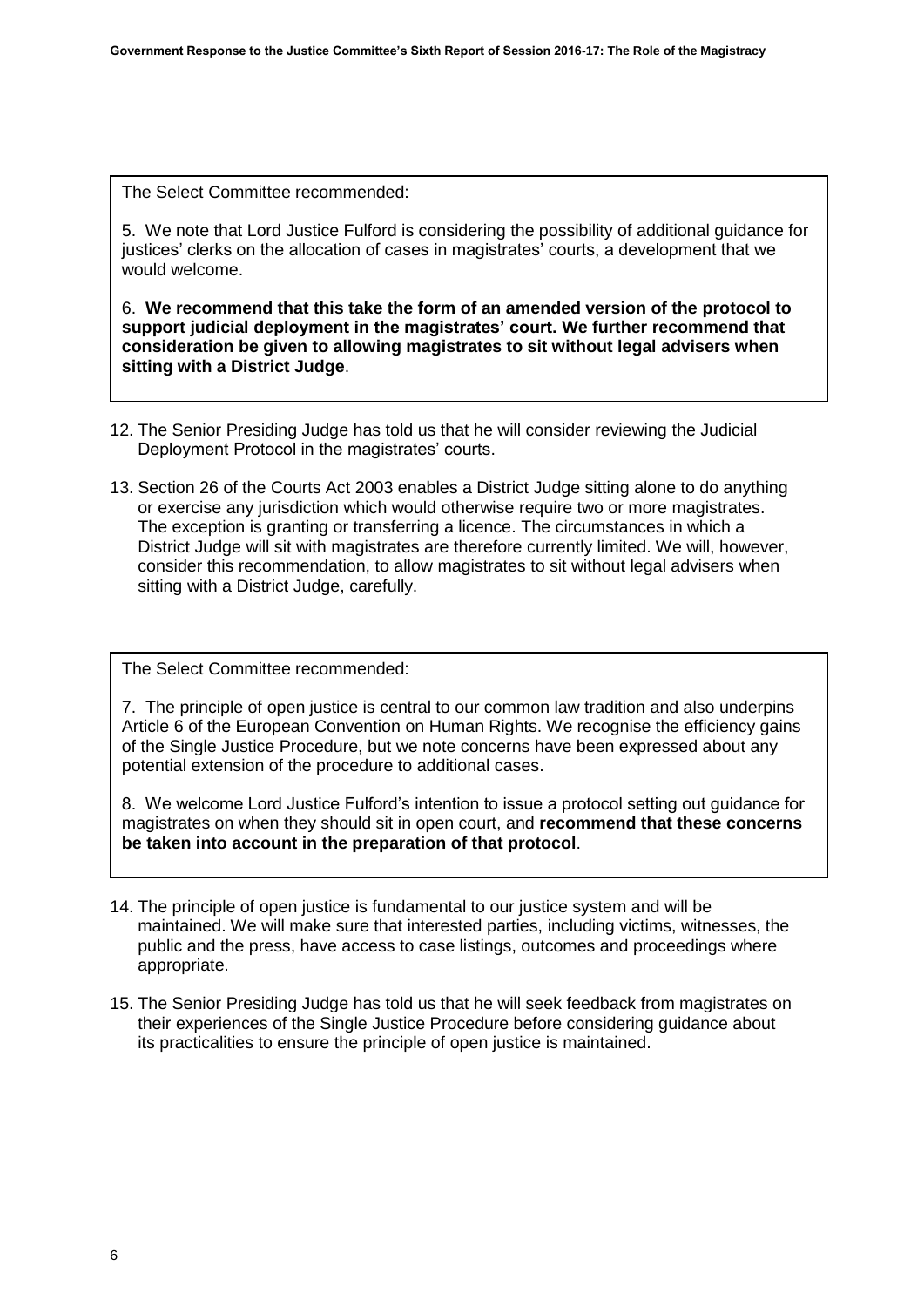## **Workforce Planning and Diversity**

The Select Committee concluded:

-

11. We recognise the valuable expertise of many older magistrates and we have particular sympathy with concerns about the shortages of magistrates qualified to sit in the Family Court. We conclude that the solution lies in workforce planning for the magistracy including for specialist roles. **We support the maintenance of a retirement age of 70 for magistrates, the same as for judges, but we consider that on application by individual magistrates it should be possible in exceptional circumstances to extend their appointments**, taking into account the outcome of workforce planning.

- 16. The retirement age for judicial office holders is kept under review by the Government and the senior judiciary. Since 1995, the position of both the Government and the senior judiciary is that a uniform mandatory retirement age of 70 for all office holders is in the best interests of the justice system. Although for some offices, in certain circumstances, there is a power to extend an appointment for a year at a time beyond 70 (to no further than 75), such extensions are increasingly rare.
- 17. In 2014, the arguments for a mandatory judicial retirement age were tested when a retired Circuit Judge brought proceedings in the Employment Tribunal against the MoJ for age discrimination (*White v Ministry of Justice<sup>4</sup>* ). The claim was unsuccessful and a key part of the Tribunal's judgment was that MoJ's policy objectives for maintaining a mandatory judicial retirement age were entirely legitimate. These included:
	- Promoting and preserving judicial independence by having a single retirement age (albeit with limited provision for extension) rather than individual decisions in each case.
	- Preserving the dignity of the judiciary by avoiding the need for health and capacity assessments.
	- Maintaining public confidence in the capacity and health of the judiciary.
	- Workforce planning, ensuring that there is an appropriate number of judges at the necessary levels of seniority to meet the needs of various jurisdictions and enabling reasonably accurate forecasts of future need.
	- Sharing opportunity between the generations by balancing experienced judges' need to continue in office for a reasonable time against newer appointees' need for career progression opportunities (and thereby also promoting diversity in the judiciary).

<sup>4</sup> *Mr G B N White v. Ministry of Justice*, London Central Employment Tribunal, 2201298/2013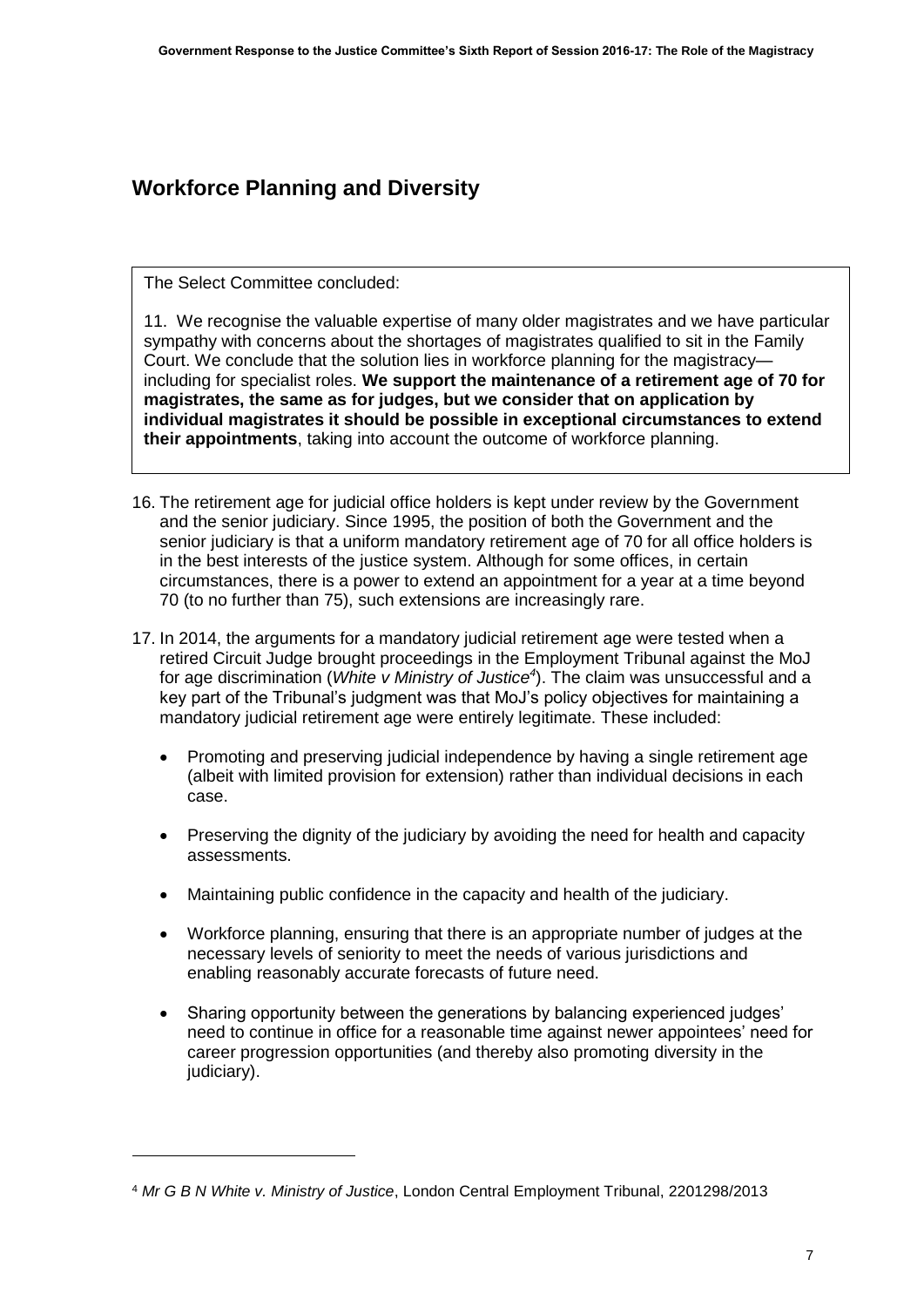- 18. Alongside these and other points raised in *White*, in the specific case of extending the retirement age for magistrates, we believe that it would not be desirable to do so at the current time for a number of reasons:
	- The Government and the senior judiciary are committed to increasing judicial diversity. Older people are already over-represented amongst magistrates: over 85% are over 50, the average age is 59 and fewer than 5% are under 30.
	- There is currently no business need for the additional judicial capacity that would be created.
	- The already limited supply of vacancies through which new talent is brought into the magistracy would be further restricted.
	- Magistrates are an integral part of the wider judiciary, and such a change would see them taken out of step with the other parts of the judiciary.
- 19. In respect of shortages in the family jurisdiction, the MoJ is aware that in some local justice areas there have been insufficient family magistrates to deal with the workload. Earlier this year, to help deal with this issue, the Government agreed to introduce a policy enabling sitting limits for family magistrates to be increased in areas where it is deemed necessary. We also agreed to relax the requirement that magistrates must have been authorised in family for five years before they can specialise (i.e. sit exclusively) in the family court.
- 20. Consideration has also been given to the introduction of direct recruitment of magistrates to sit in the family court. This would be a major change requiring the development of new selection methods and training, as well as an amendment to secondary legislation. It would also see an end to the long established concept of the magistracy as a role in which adult court experience is considered to be a prerequisite for progression to specialist jurisdictions.
- 21. We are therefore looking at this proposal as part of the wider work we are undertaking on the future role of the magistracy, and we propose to conduct an exercise to establish why relatively few magistrates appear to be in interested in applying for family court authorisation.

12. **We urge the Ministry of Justice, in consultation with the senior judiciary, to undertake a workforce planning exercise** for the magistracy at the earliest possible opportunity, taking into account the high proportion of serving magistrates who are expected to retire over the next five to ten years. **We also recommend that recruitment be undertaken on a continuous basis**, so that approved applicants are available to fill vacancies in their area, or in adjacent areas, as soon as they occur.

22. While the number of magistrates has reduced significantly in the last decade, it is important to make clear that this is not indicative of any difficulties with recruitment. The reduction in the number of magistrates is due primarily to changes in workload.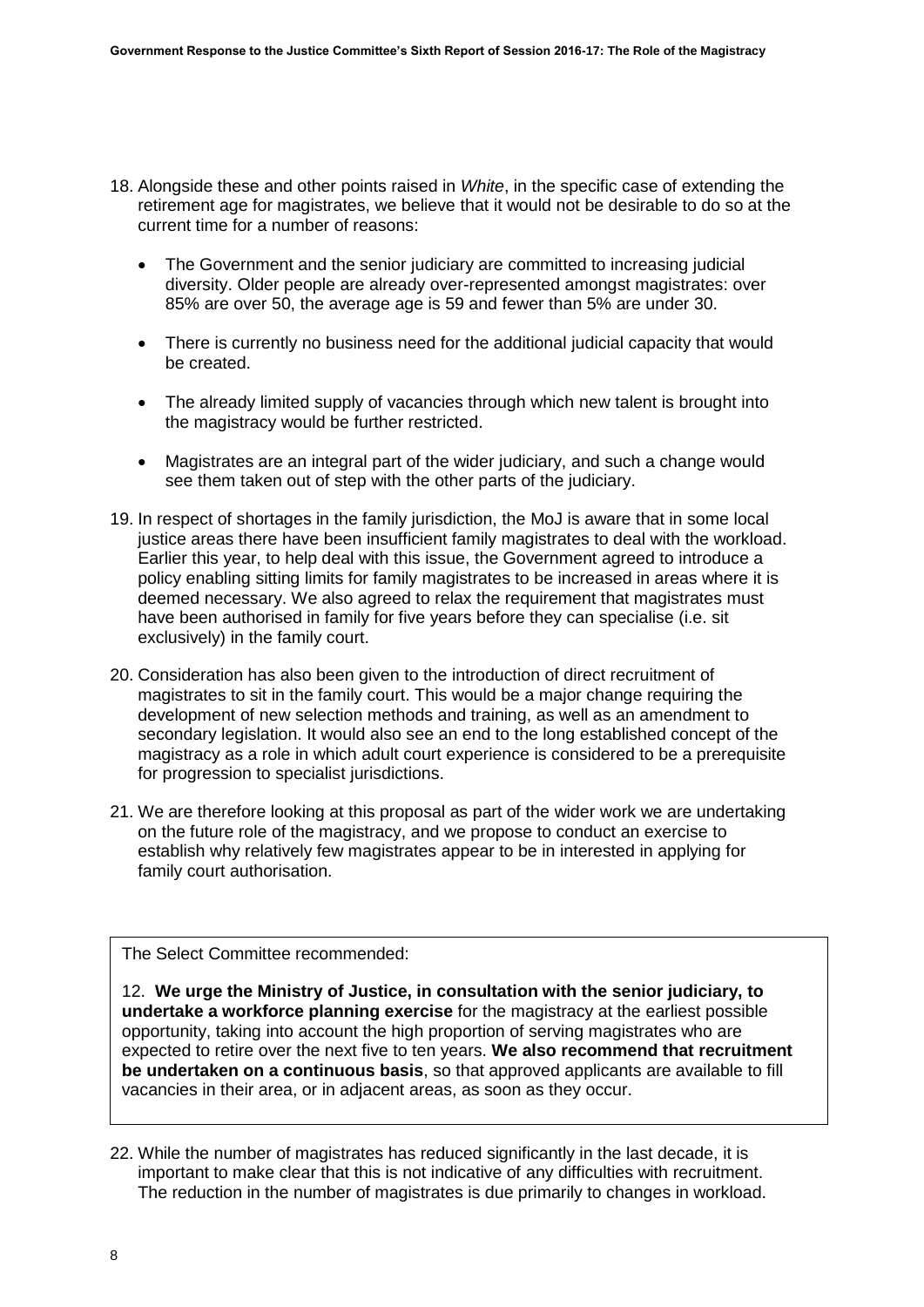- 23. Annual resignation and retirement rates from the magistracy have remained relatively consistent over the last decade. This has combined with a reduced need for new magistrates, due to a reduced workload, to create a natural reduction in overall numbers. Generally, there tends to be no shortage of suitable applicants for the vacancies which do arise. It should also be noted that recruitment numbers have now started to rise again. In 2015/16 for example, 688 new magistrates were appointed compared to 388 in 2014/15.
- 24. The annual judicial deployment exercise monitors carefully the number of magistrates required for the forthcoming 12-18 months. It is based upon current and predicted future workloads. This detailed exercise will continue and in the future will factor in any changes likely to arise as a result of court reform.
- 25. Magistrates are recruited in accordance with the needs of the courts in each local justice area. The 44 advisory committees responsible for recruiting and selecting magistrates in England and Wales already have the flexibility to carry out recruitment as and when need arises. Recruitment takes place locally, up and down the country, throughout the year.
- 26. The prescribed selection process for the magistracy, which is set out in the Lord Chancellor's Directions to Advisory Committees, enables committees which have more suitable candidates than vacancies to a) establish whether surplus candidates can be offered appointments in neighbouring areas and b) consider offering surplus candidates a place on a waiting list for future vacancies.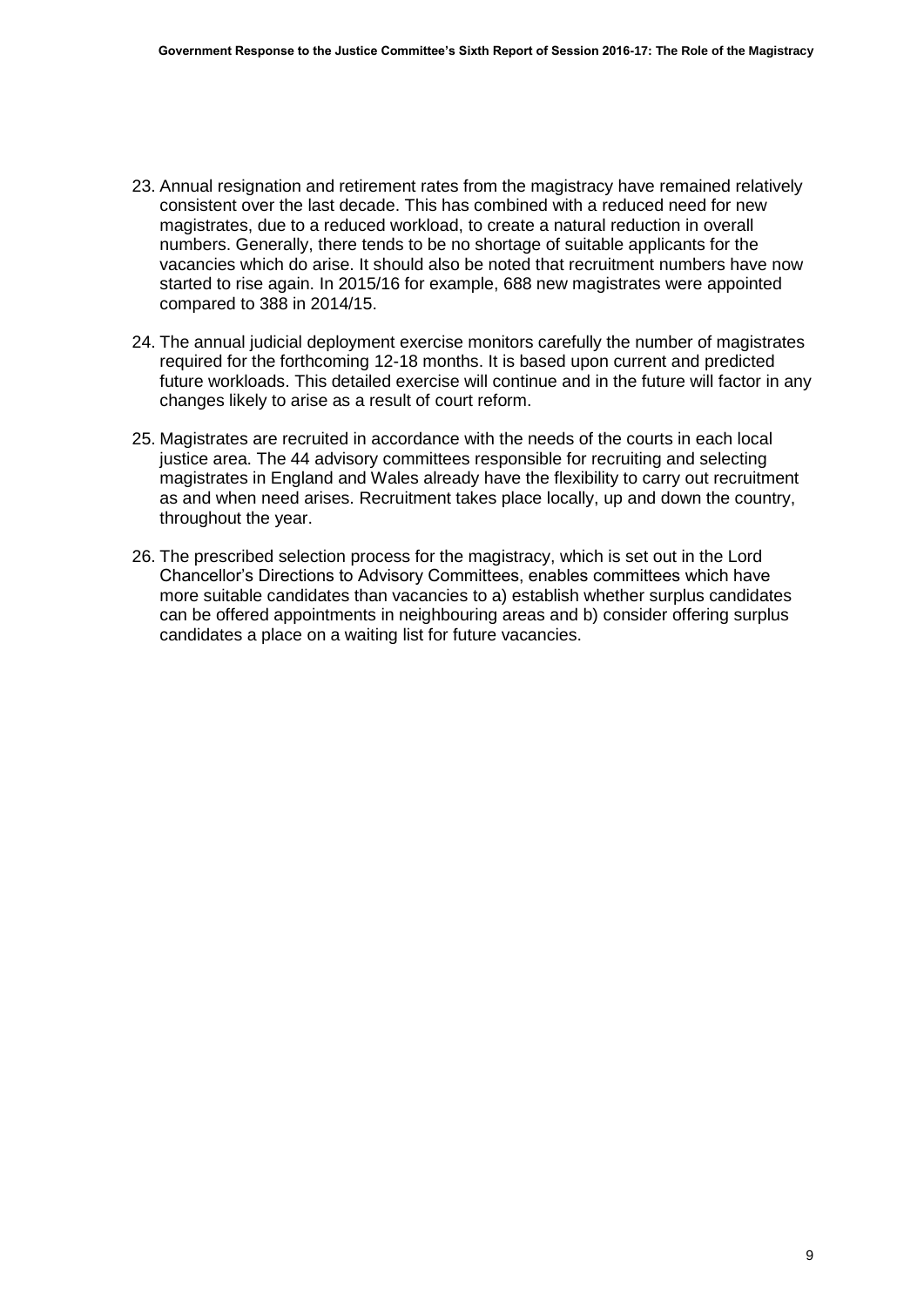13. We conclude that having a large cohort of magistrates approaching the age of retirement presents a great opportunity to promote diversity among those who are recruited to replace them. We recognise the considerable efforts that have been made to encourage applications for the magistracy from a wider range of people, and we commend the imaginative approaches to improving diversity that have been drawn to our attention.

#### 14. **We recommend that the Ministry of Justice and the senior judiciary devise a strategy containing the following steps as a matter of priority to increase the diversity of applicants and recruits for the magistracy**:

- Adopting a wider and more proactive advertising strategy for potential applicants, seeking in particular to attract magistrates from less conventional backgrounds
- Streamlining the recruitment process, so that applications are processed within six months
- Introducing a scheme similar to the 'two ticks' model to encourage disabled applicants, and working with the HMCTS to ensure that reasonable adjustments can be made where required
- Providing additional funding for Magistrates in the Community, together with active promotion of the scheme to potential corporate sponsors
- Considering the introduction of the 'equal merit' provisions for recruitment to the magistracy for the protected characteristics of race, disability and age.
- 27. Improving diversity at all levels of the judiciary is a key priority for the Lord Chancellor. The MoJ is working with the judiciary, the Judicial Appointments Commission and the legal professions to break down actual and perceived barriers to the most talented individuals entering, or progressing within, the judiciary
- 28. In respect of diversity of the magistracy, the department is working closely with the Judicial Office, the National Bench Chairs' Forum and the Magistrates' Association on such matters. It is worth noting that magistrates are statistically the most diverse group within the judiciary. More than half of all magistrates are women and 10% are from Black, Asian, and minority ethnic (BAME) backgrounds. Appointment data also shows that this picture is improving: in 2015/16, 22% of the 668 new magistrates were from BAME backgrounds and 40% were under 50 years of age (compared to just 14% of magistrates overall). We are clear, however, that there is much more to do.
- 29. We agree that the time is right to consider carefully our approach to recruitment with a particular focus on the Lord Chancellor's stated aim to increase judicial diversity, as echoed in the Justice Committee's report. This aim also pays strong regard to the skills, experiences and talent that magistrates bring to the bench. A more proactive approach is required to encourage applications to the magistracy from talented people of all backgrounds representative of the communities that they serve.
- 30. The current recruitment and selection system has many positive aspects, in particular that it enables valuable local input to the process. However, we do recognise that the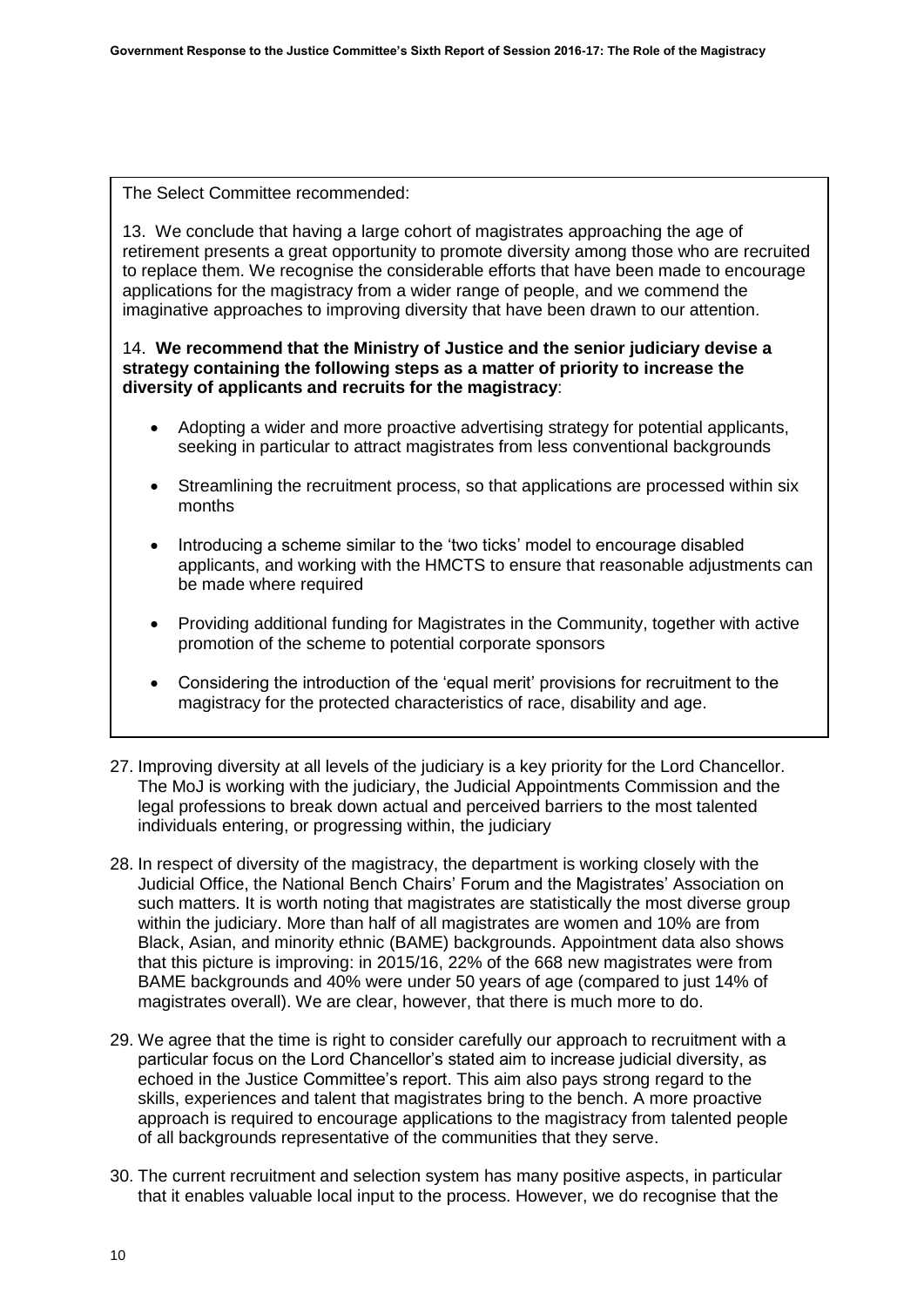end to end process from application to appointment can take too long in some instances and that this can be discouraging for applicants.

- 31. Options to improve and speed up the process are already under consideration. For example, the Judicial Office, which supports the Senior Presiding Judge in his role in appointing magistrates on behalf of the Lord Chief Justice, is investigating options for moving to a fully online application process for the magistracy. Consideration is also being given to simplifying the post-application process, for example, by streamlining the current two-stage interview process.
- 32. The guidance for prospective magistrates contains a clear and unambiguous equality and diversity statement, which states that applications are welcome from any person who meets the eligibility criteria for appointment and who believes that they have the necessary qualities. It also stresses that applications are particularly welcome from members of currently under-represented groups, including people with a disability who are able, either unassisted or with reasonable adjustments, to carry out the full range of a magistrate's duties. It is a matter of policy that reasonable adjustments should be made to enable disabled candidates to attend interviews for the magistracy and, once appointed, to enable disabled magistrates to carry out the duties of their office.
- 33. The proposal to introduce 'equal merit' provisions for recruitment to the magistracy for the protected characteristics of race, disability and age is under active consideration.
- 34. We recognise that more needs to be done to improve diversity so that the magistracy better reflects the society it serves. The magistracy must be, and be seen to be, truly open to everyone of the requisite ability. We hope that the variety of initiatives being actively pursued – led by the Judicial Diversity Committee of the Judges' Council – will bring more diversity, more quickly.
- 35. The MoJ, HMCTS and the Judicial Office will work together closely to consider carefully each of the Committee's suggestions on this matter, in the context of the wider process of recruitment.

The Select Committee recommended:

15. Rebalancing the age profile of the magistracy is unlikely to happen unless more action is taken to overcome the barriers facing employed magistrates, including by encouraging employers in all sectors to support magistrates who work for them.

16. **We recommend that the Ministry of Justice and the senior judiciary create a kitemark scheme** that recognises and rewards employers who support the magistracy, thus encouraging other employers to do the same. **We also recommend that the Ministry of Justice review the current Financial Loss Allowances for employed and selfemployed magistrates**, including consideration of whether rates might be increased in line with inflation.

17. **We further recommend that the HMCTS encourage court managers, when resources permit, to consider the potential for increasing out-of-hours court sittings** in order to maximise sitting opportunities for magistrates who are employed.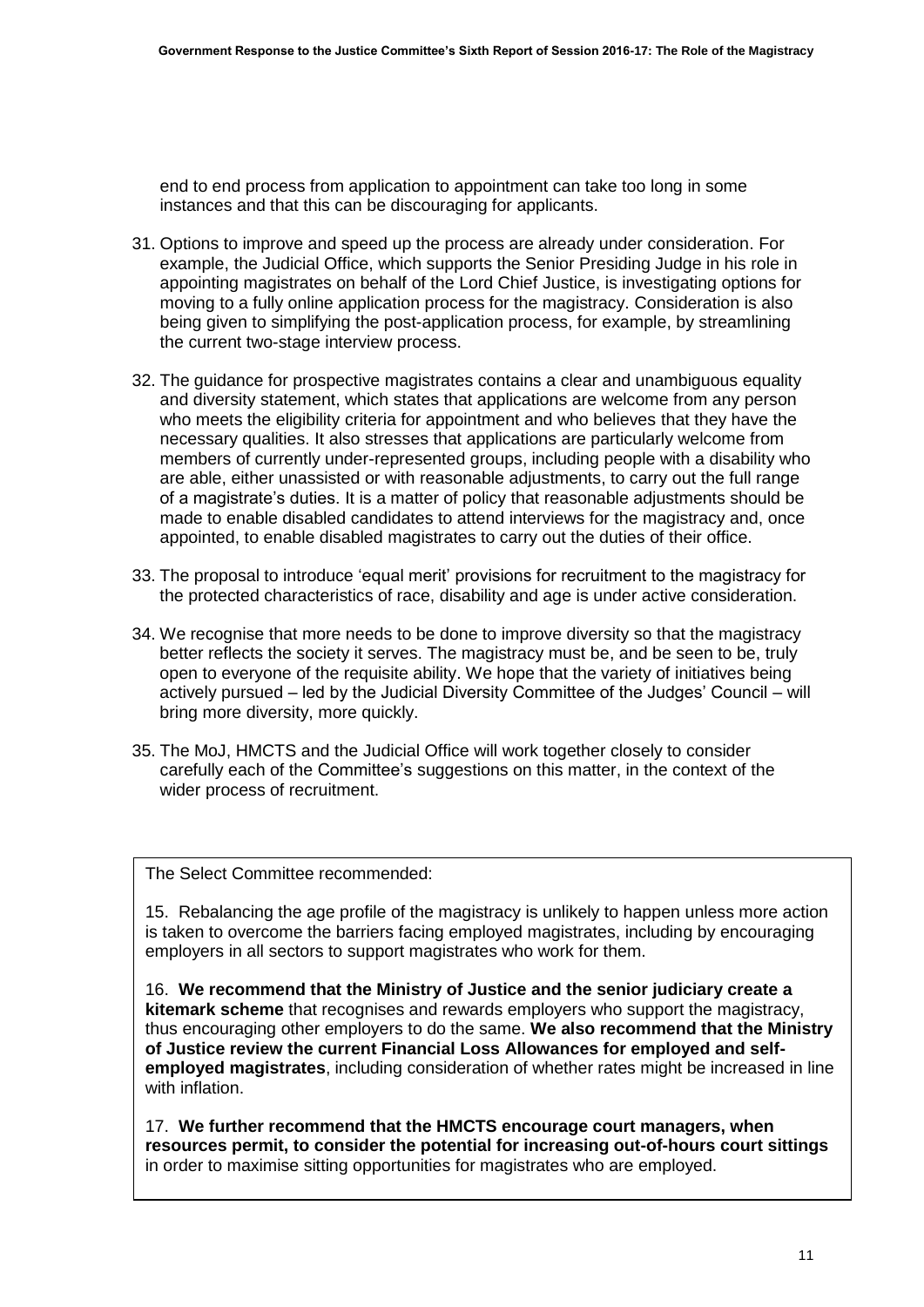- 36. We will consider carefully the case for the creation of a kitemark scheme, and other approaches to increase employer engagement, as part of the aforementioned work on recruitment.
- 37. HMCTS is responsible for the administration of the magistrates' expenses policy. It acknowledges the Committee's recommendation that a review of current allowance rates be conducted, and consideration given to increasing the rates in line with inflation.
- 38. We will undertake a full review of judicial expenses policy during 2017. A review of magistrates' expenses policy was carried out in 2014, which resulted in *The Justices' Allowances Regulations 2015.* As part of the overarching review of judicial expenses we will evaluate these regulations, and a recommendation will be made to the HMCTS Board.
- 39. In respect of sittings, we believe that there could be merit in organising sittings outside of normal court operating hours. This ties into the wider courts reform programme. HMCTS has previously run pilots of extended sittings in magistrates' courts which have had relative success, although based heavily on the goodwill of HMCTS staff and other agency participants. Previous pilots have also largely focused on an immediate need to clear a backlog of cases and have not identified a sustainable sitting pattern for magistrates which could be currently implemented.
- 40. We will conduct further analysis of increasing out-of-hours court sittings, and work closely with all court users to understand the feasibility. Success for operating outside of normal hours will depend on extensive stakeholder engagement at both a national and local level given the range of court users from multiple organisations which are part of the justice system.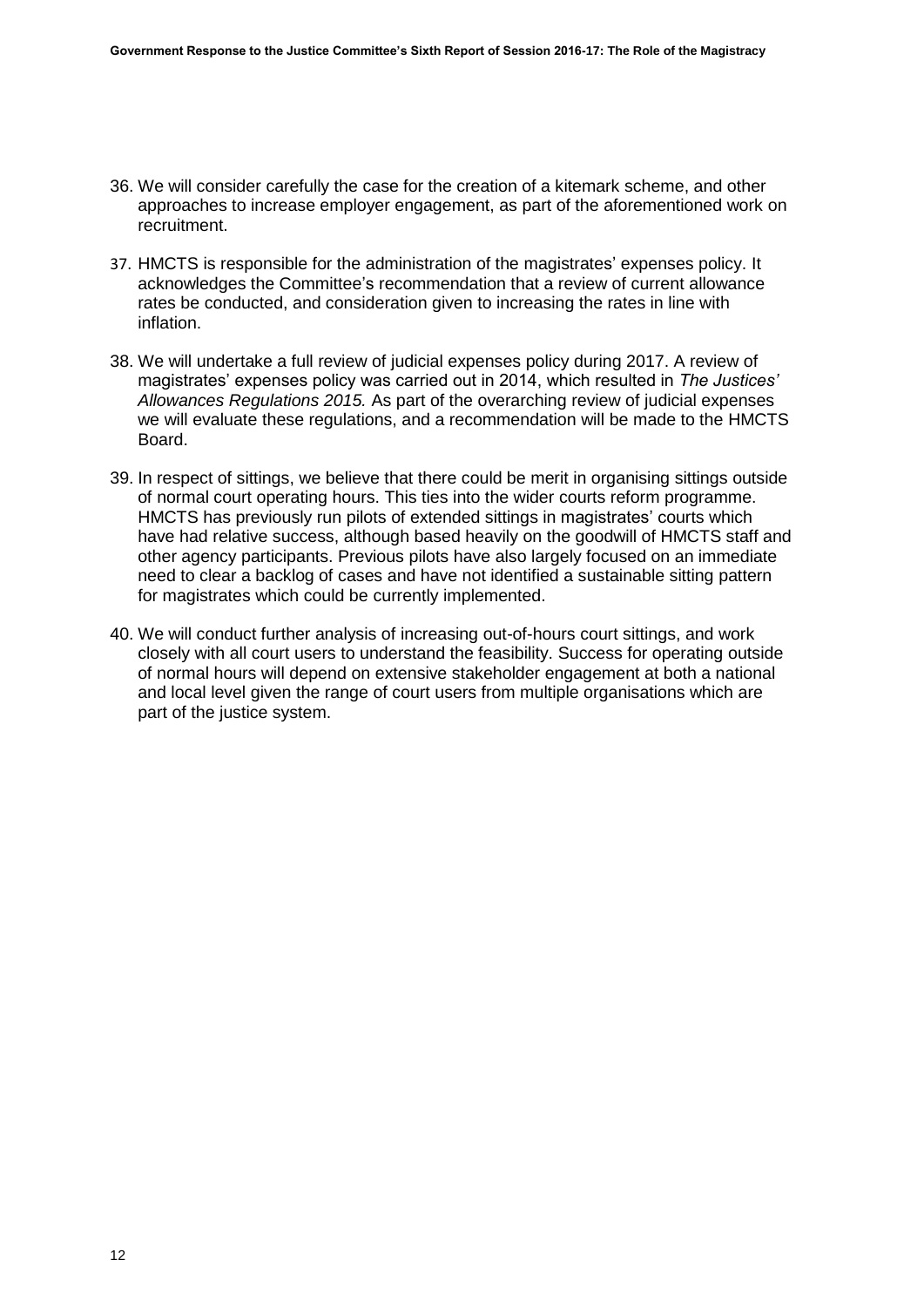### **Training and Appraisal**

The Select Committee recommended:

19. We received the clear impression that the landscape of magistrates' training is a somewhat crowded one and we welcome the decision by the Ministry of Justice to consult on proposals for rationalising the rules relating to training for magistrates.

20. In spite of assurances from the senior judiciary that the Judicial College receives adequate funding for magistrates' training and that the goodwill of HMCTS staff can be relied on to provide support , the evidence that we received in the course of this inquiry from a range of authoritative sources suggests that this is not the case.

21. **We recommend that the Judicial College be provided with more funding to support magistrates' training and that a more realistic view be taken of the ability of HMCTS staff, in particular legal advisers, to assist with training** given the current pressures on their time.

- 41. The Judicial College's ("the College") budget is allocated within that of the Judicial Office. The Judicial Office bids for resource to meet the business needs of the College, and these are considered as part of the normal spending review process.
- 42. There is a Protocol between the College and HMCTS which sets out their respective roles and responsibilities with regard to training arrangements for magistrates and their legal advisers. Under this protocol, HMCTS provides resources and support to enable legal advisers to develop and deliver training.
- 43. Pending changes to the legal structure in HMCTS, a further annex was recently added to the protocol (Annex H) for the 2016/17 financial year, which aims to make the process more robust. The annex means that legal advisers will assist with the design, drafting and critical reading of good quality training materials, within a time frame which reflects the needs of all those involved in training i.e. HMCTS, the College, legal advisers and magistrates.
- 44. The College supports the concept of magistrates as trainers working alongside legal advisers and on appropriate matters, such as soft skills like engaging with young people and mentoring. The College maintains that, as part of the reform process, when assessing job roles and numbers of legal advisers a realistic account of the time involved in training is factored in.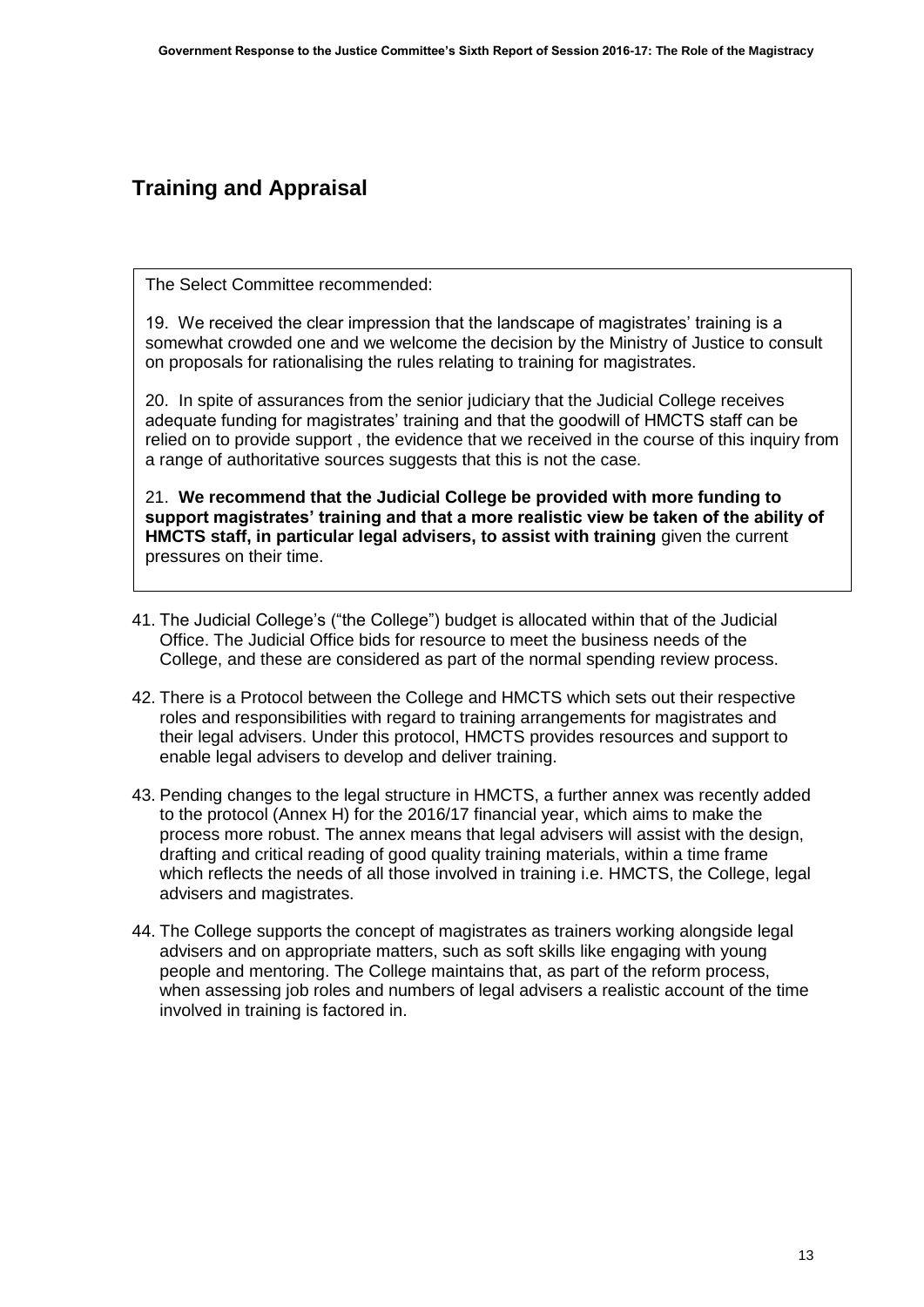22. We were impressed by magistrates' commitment to training and their willingness to give their time to doing it. However, we are concerned by evidence suggesting that training for magistrates is not always of sufficiently high quality. In addition we conclude that the range of training available is sometimes too narrow to equip magistrates for the role that they are expected to fulfil and to help them contribute to cultural change within the Criminal Justice System.

23. **We recommend that the Judicial College, in consultation with others, undertake a comprehensive review of magistrates' training needs with a view to developing a training programme that supports a modern magistracy**, taking proper account of the investment of time required from those who organise and deliver training. **The review should also consider the particular training needs of magistrates who put themselves forward for specialist roles** in the Youth and Family Courts, as bench Chairs and to sit as panel chairs.

- 45. Training packs for magistrates are needs-based (considering the needs of both the business of judging and the individual) and reflect the competence frameworks for each jurisdiction. The College periodically undertakes full reviews of training packs and jurisdictional areas, and training delivered centrally is comprehensively evaluated on an ongoing basis. This includes longer term evaluations of how training is put into practice, and the impact on the role in court.
- 46. The Framework of Standards for Magistrate Training and Development ("The Framework") supports trainers locally. Trainers report to the College on whether their training meets the required standards, and receive support to assist them with longer term evaluation. The Framework is also the bedrock of training developed centrally; it covers, amongst other things, identification of training needs, design and delivery, and the application and evaluation of training solutions.
- 47. College committees oversee magistrates' training, and have the benefit of advice from many sources. They are alerted to potential training needs arising from legislation or initiatives on an ongoing basis, and use that information to prioritise the work to be undertaken by the College.
- 48. The College will review the induction course for magistrates, taking into account the changes brought about by the recently announced reforms. This review will closely involve a range of interested parties, including the Magistrates Association and National Bench Chairmen's Forum. A similar review took place in 2014 following the family justice reforms, which resulted in a re-write of the magistrates' core family training.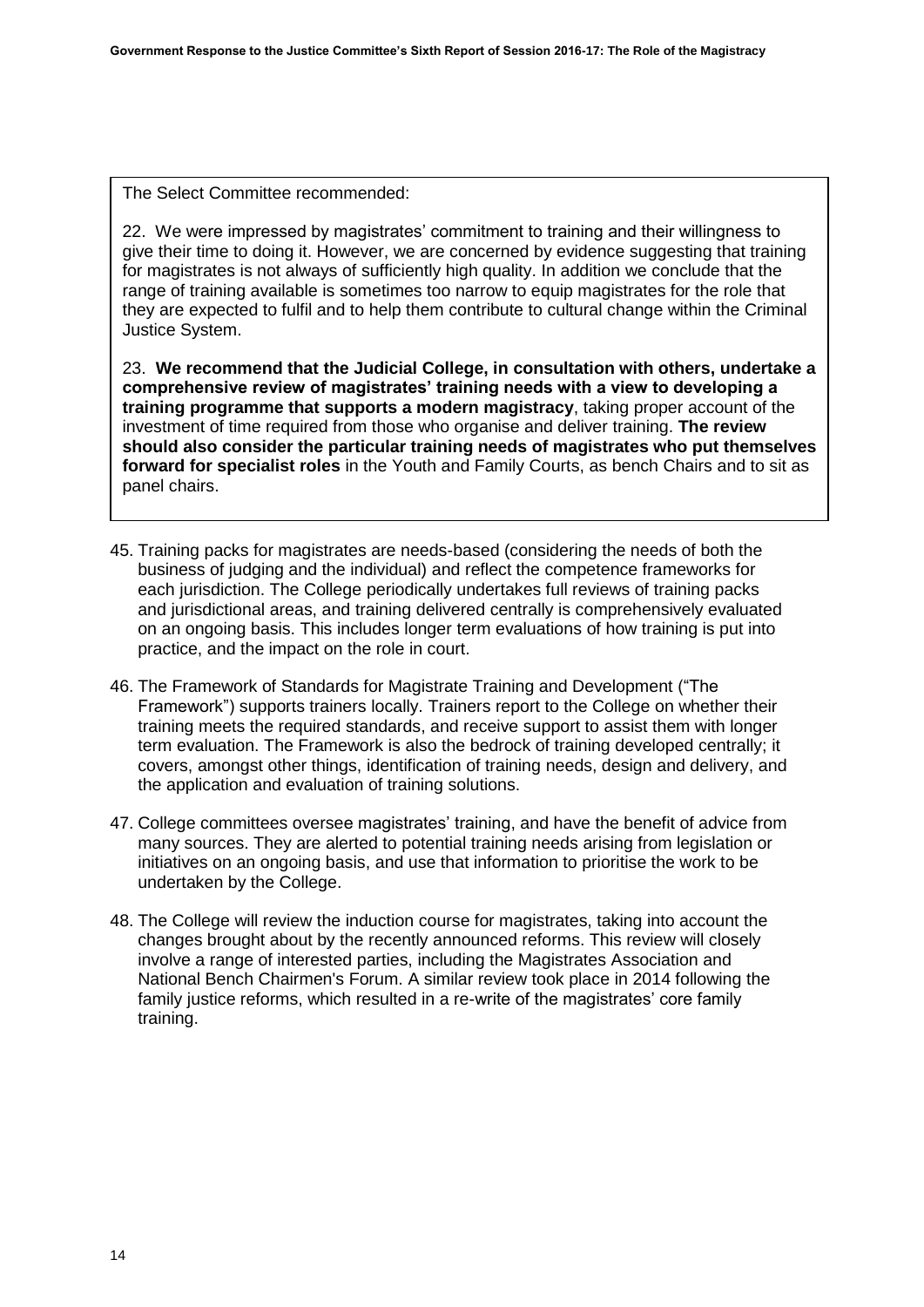24. As part of the comprehensive review of magistrates' training needs, **we recommend that a balance be maintained between different ways of learning**, recognising that online training, in spite of its convenience and cost-effectiveness, cannot provide the quality of engagement and interaction provided in face-to-face settings. **We further recommend that a reasonable proportion of face-to-face training be offered at times that are convenient** to employed magistrates and those with other weekday commitments.

- 49. All HMCTS trainers are expected to have successfully completed a "train the trainer" course on how to design training solutions, and receive further guidance through the Framework.
- 50. College trainers are fully aware of the limitations of e-learning. The College considers carefully, at the start of each new project, how the training need is to be met, including the methods to be used. For example, skills-based training, such as communication with young people, should be delivered face-to-face.
- 51. E-learning is increasingly used in training programmes as it is accessible at the time and place that suits the magistrate; an issue of particular importance to employed magistrates. The College is offering more e-learning as a supplement to the face-toface training that magistrates receive, and recently held a refresher course for key College trainers on blended learning.
- 52. The timing of training courses is decided locally, by those most familiar with the circumstances of each magistrate. Justices' clerks and deputies arrange training at the times and locations which best meet the needs of their courts and magistrates; the flexibility of this system allows for evening and weekend training, if that is determined at a local level to be the most suitable approach.

The Select Committee recommended:

31. We commend the Government's commitment to strengthening and updating the digital infrastructure in the magistrates' courts, but conclude that some of its aspirations have been undermined by the difficulties in delivery of changes on the ground.

…

33. **We further recommend that, in the context of the comprehensive review of magistrates' training that we have proposed, consideration be given to additional training needs created by increasing reliance on new technology**, including particular communication skills required when dealing with defendants, victims and witnesses by video link.

53. The College is alert to the demands of technology. When reviewing material and drafting new training it will continue to take this into account to make the training experience as realistic, accessible and up-to-date as possible.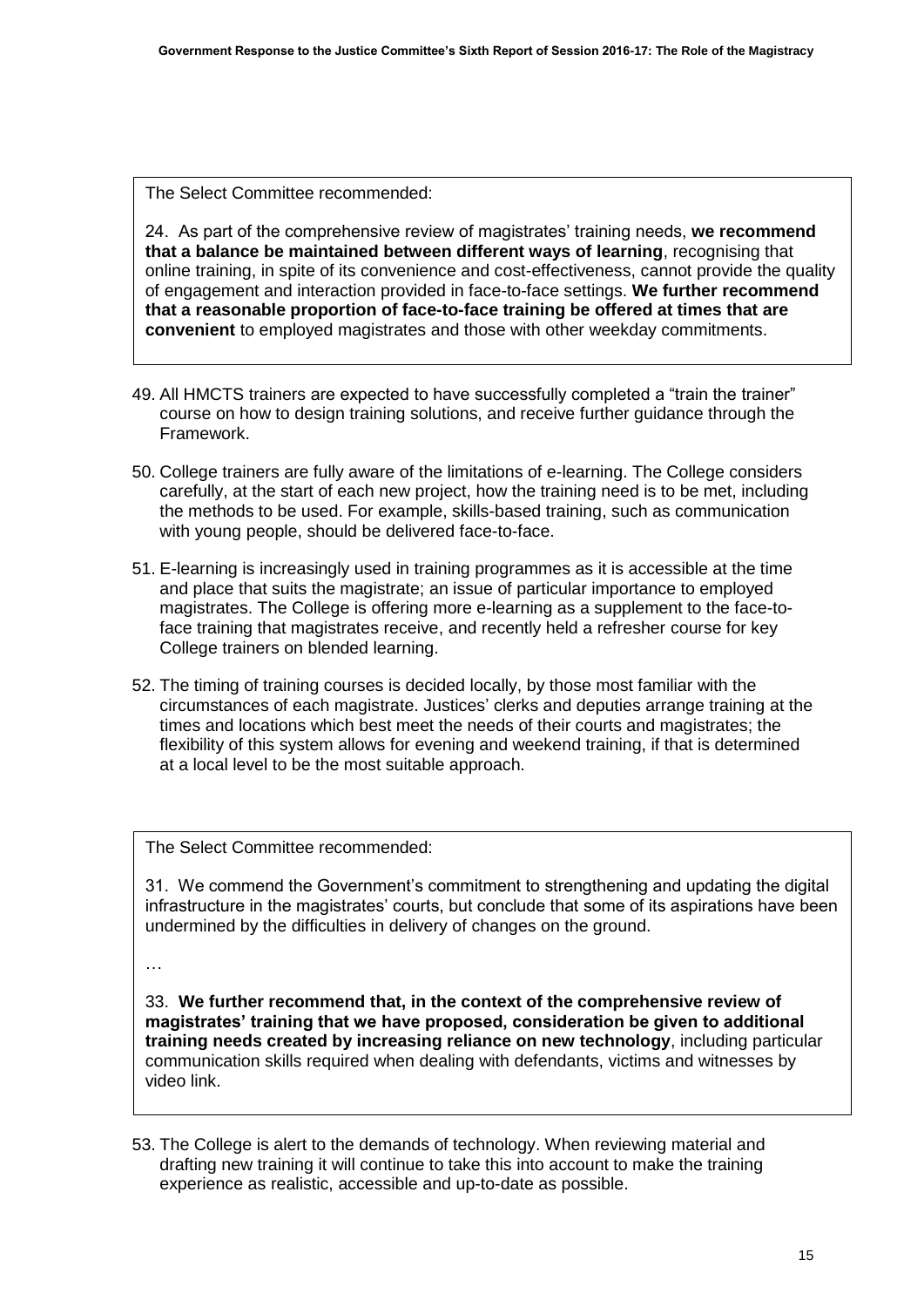9. We agree that more challenging case management tasks may require the skills of a District Judge and should be allocated accordingly.

10. However, recognising that the Transforming Summary Justice initiative depends in part on effective case management of every contested case, **we recommend that all magistrates who sit as panel chairs should be offered training to assist them in fulfilling this role** as effectively as possible.

- 54. Training on case management forms a key part of magisterial training. The College has rolled out a number of training packs, to be delivered locally, on it since the Criminal Procedure Rules were brought into force in 2005. Case management training is emphasised in the core training which supports a magistrate to sit in the adult court (induction through to chairmanship) and reinforced in the Adult Court Bench Book, which provides guidance for magistrates who sit in the adult court.
- 55. The latest training pack on case management was a stand-alone pack. It was designated 'essential' training in relation to case management and disclosure as a result of the Senior Presiding Judge's *Magistrates' Court Disclosure Review* published in May 2014. Additionally, the Stop Delaying Justice and the Transforming Summary Justice initiatives have both further encouraged effective case management.
- 56. The aim for the future is that more case management will be conducted outside of the courtroom by specially trained staff under the supervision of judges. The *Transforming Our Justice System* joint statement said that

"We will … use specially trained *case officers* to handle basic case management and case progression, to allow our judiciary to focus their time and expertise where it is really needed."

Whilst these changes might mean that magistrates have less direct involvement in the management of cases between hearings, they will still be responsible for it during hearings. They will see the benefits in more effective trials and sentencing hearings which will make better use of their judicial skills, knowledge and experience, and focus their contribution on the things which matter most to their communities.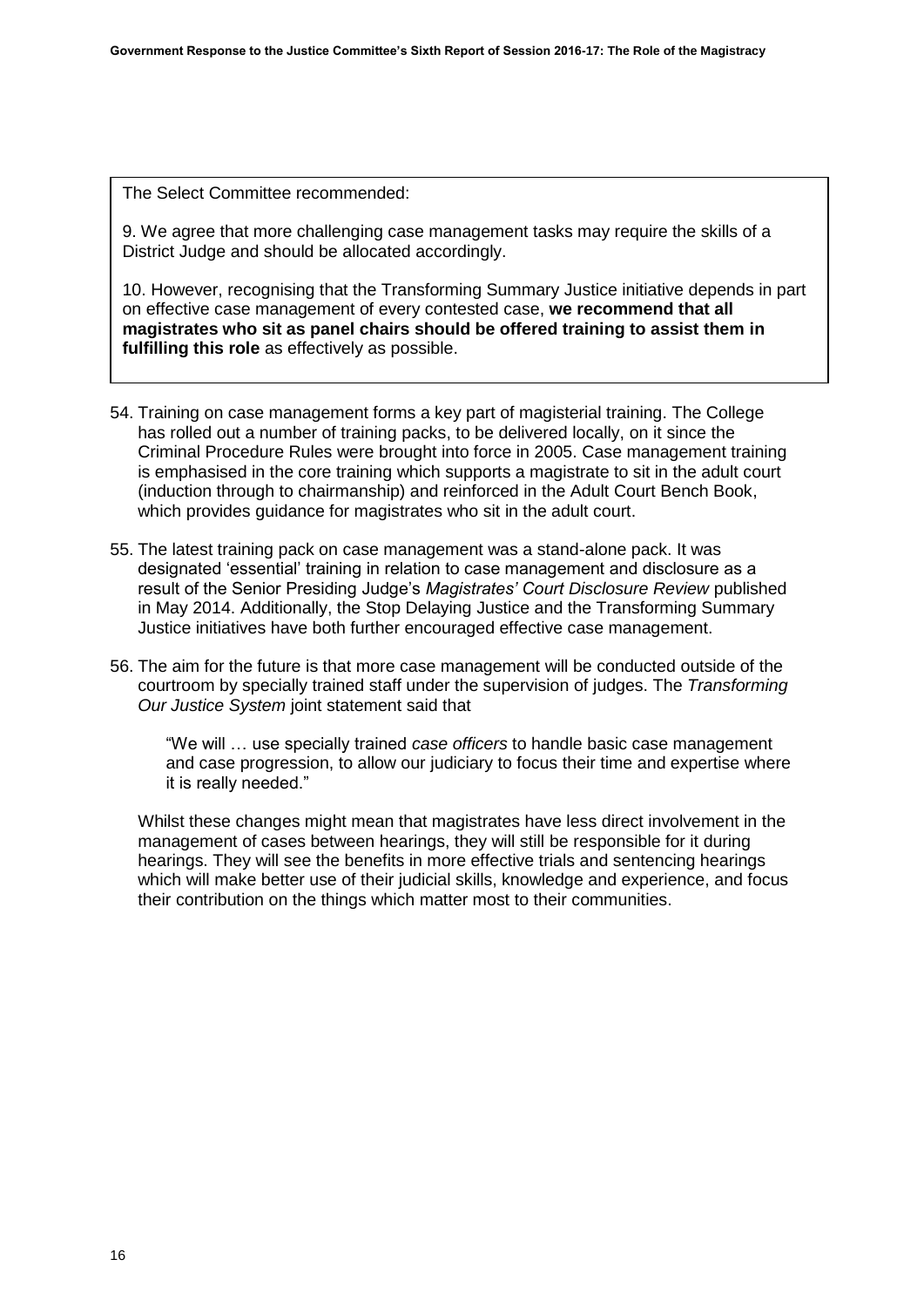25. We conclude that the current system of appraisal for magistrates is inadequate, and we welcome the fact that this is currently under review. We are not convinced of the value of having a magistrates' accreditation scheme, but the evidence that we received gives clear support for the introduction of formal arrangements for Continuing Professional Development.

26. **We recommend the introduction of a more robust appraisal scheme for magistrates**, which can identify inadequate performance and impose remedial measures to address it, including reviewing of the future of magistrates who have become insufficiently committed to their role. **The appraisal scheme should be linked to a mandatory scheme for Continuing Professional Development**, developed as part of a comprehensive review of magistrates' training.

- 57. The current appraisal scheme, though fully functioning, fair and transparent, needs to be more robust.
- 58. The *Justices of the Peace Rules 2016* will allow for the relevant Training, Approvals, Authorisations and Appraisals Committee (TAAAC) to review the competence of magistrates to sit in the adult court in a more robust way than the existing provisions. The relevant part of the Rules comes into force in April 2017.
- 59. Under the Rules, competence issues will be picked up much more quickly than before, and the TAAAC may take any action it considers appropriate following a review, including one or more of the following;
	- confirming that it is satisfied as to the competence of the justice;
	- requiring the justice to undertake training or further training;
	- requiring the justice to undertake one or more appraisal or further appraisals;
	- where satisfied that a justice has failed over a period of time to reach the required standard, instructing the justices' clerk to report the matter to the appropriate advisory committee.
- 60. To support the Rules, the College has already commenced a review of the appraisal scheme. A working party has met party has met, started work and is reporting back to the committee with oversight of this project.
- 61. The College will consider the suggestions for a Continuing Professional Development scheme. This should, however, be viewed in light of the move by the professional bodies away from formal reporting requirements. It has been the case for many years that the College has advocated the keeping of a training log, which would support a magistrate in meeting the competences.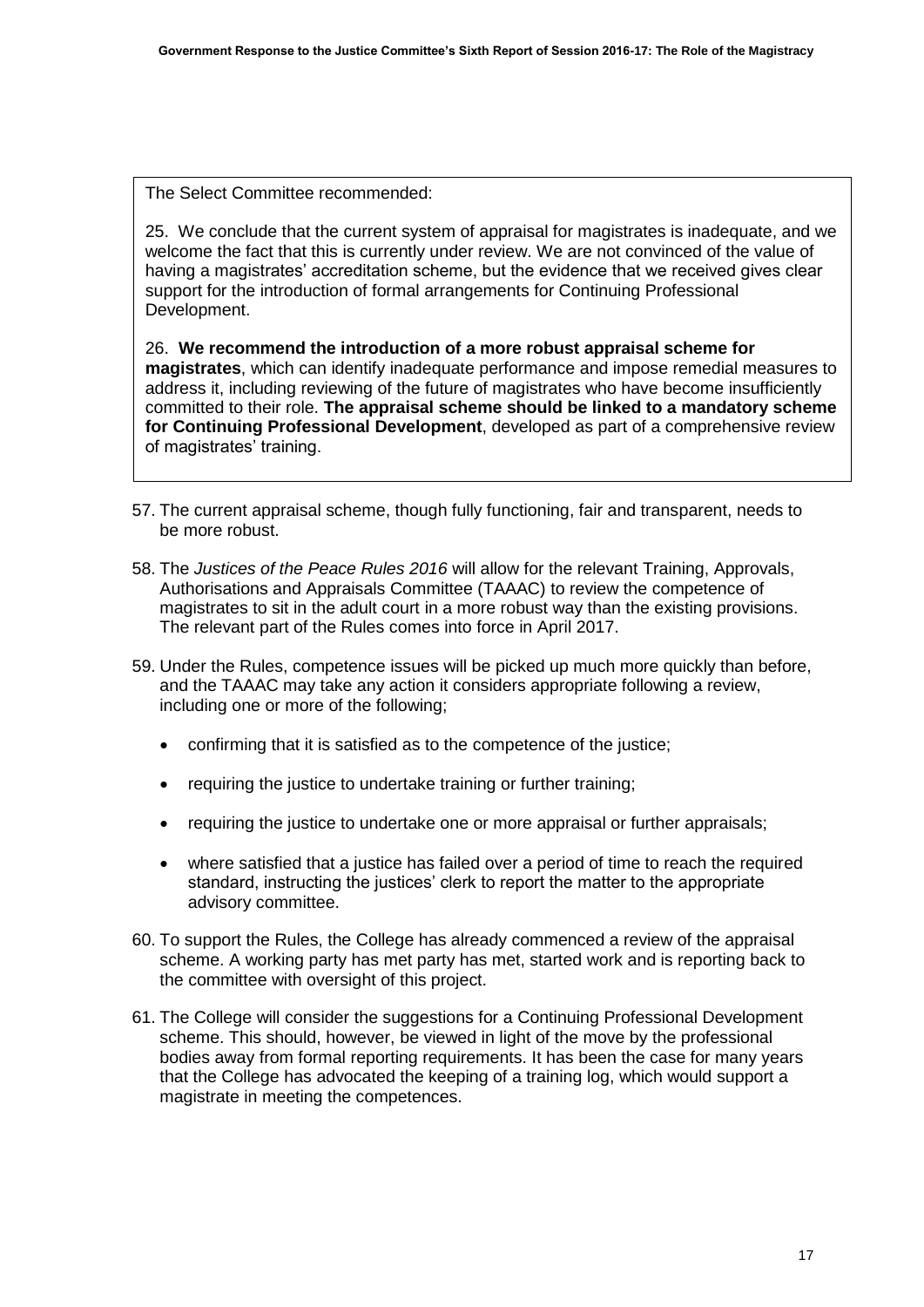#### **Magistrates' Court Estates**

The Select Committee recommended:

27. We welcome the Ministry of Justice's commitment to developing a detailed implementation plan for each proposed magistrates' court closure, and in particular its willingness to look at alternative provision of services.

28. In determining the location of alternative venues, **we recommend that the Ministry ensure that at least 90% of magistrates' court users can reach the nearest venue by public transport within one hour**.

- 62. Access to justice is not just about proximity to a court. We believe that we can improve access to justice by reducing the number of underused, poor quality, permanent buildings and investing in digital access and, where appropriate, using other local public buildings for access or hearings.
- 63. When proposing changes to the court and tribunal estate, HMCTS takes into account the potential impact of the proposals on its users. This includes the impact on travel time and whether this would remain reasonable should the change take place. What is reasonable can vary depending on location and on the type of work undertaken in a particular building. In some cases, HMCTS will make alternative provision for certain types of users or in certain locations, such as part-time use of a local authority or other public building.
- 64. The National Estates Principles published with our consultation in 2015 stated that we would:

"Ensure continued access to justice when assessing the impact of possible closures on both professional and lay court and tribunal users, taking into account journey times for users, the challenges of rural access and any mitigating action, including having facilities at local civic centres and other buildings to ensure local access, modern ICT and more flexible listing, when journeys will be significantly increased."5

 $\overline{a}$ 

<sup>5</sup> See page 7 of the consultation *"Proposal on the provision of court and tribunal estate in England and Wales"*

[https://consult.justice.gov.uk/digital-communications/proposal-on-the-provision-of-court-and-tribunal](https://consult.justice.gov.uk/digital-communications/proposal-on-the-provision-of-court-and-tribunal-es/user_uploads/reform-estates-national-consultation_official-sensitive_final_050815.pdf)[es/user\\_uploads/reform-estates-national-consultation\\_official-sensitive\\_final\\_050815.pdf](https://consult.justice.gov.uk/digital-communications/proposal-on-the-provision-of-court-and-tribunal-es/user_uploads/reform-estates-national-consultation_official-sensitive_final_050815.pdf)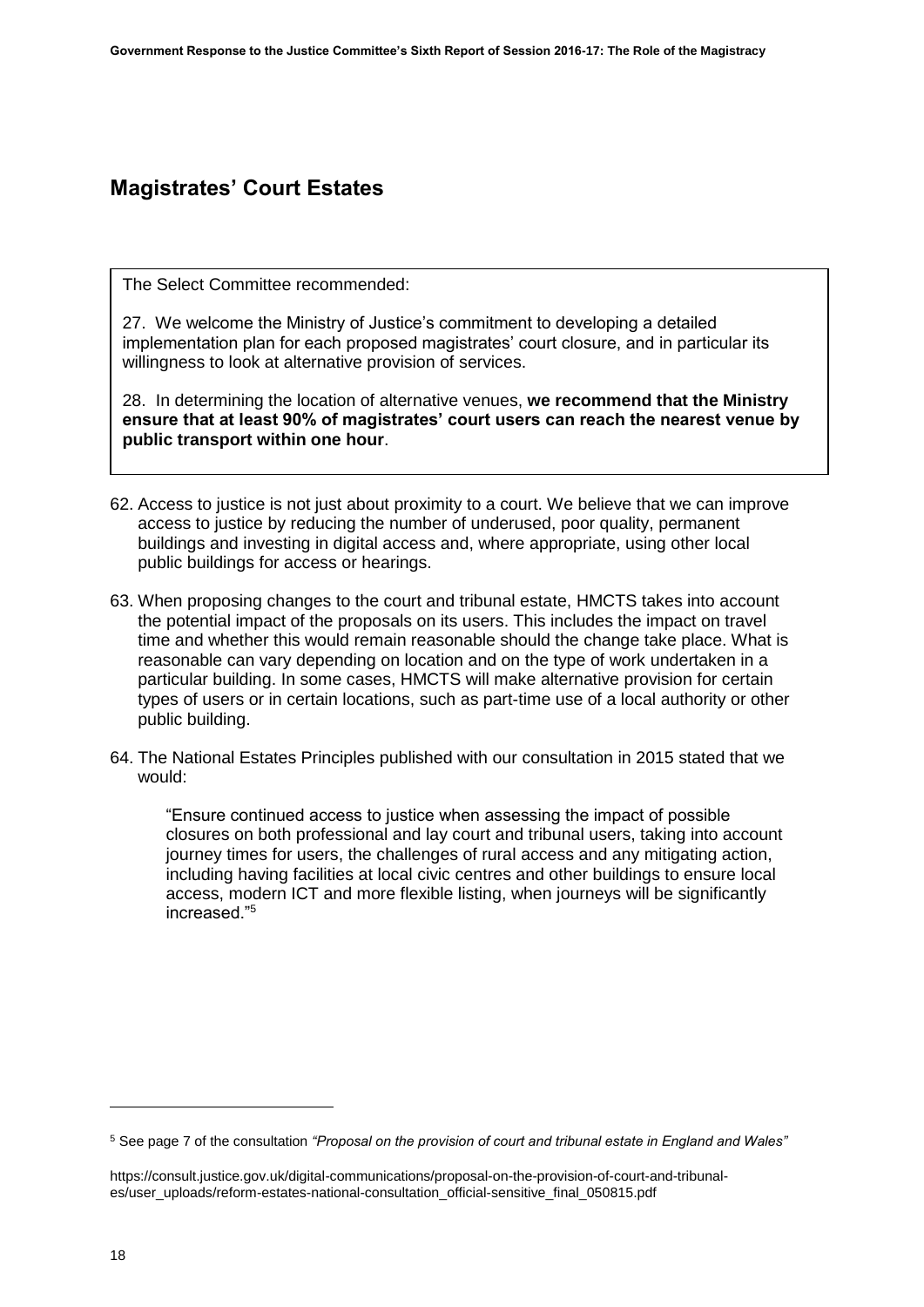29. Use of alternative venues has assumed a key role in the Ministry's court estate strategy, so it is regrettable that inadequate forethought has been given to the security implications of holding court sessions in buildings that are not equipped with a secure dock.

30. **We recommend that this matter be given urgent consideration, in consultation with magistrates, District Judges and court staff, to identify low-cost practical solutions to potential security risks**.

- 65. All alternative venues will be subject to an HMCTS Security Risk Assessment. This covers the types of cases to be listed in the venue as well as the physical security features, such as room layout and the requirement for a separate judicial entrance to the hearing room. In addition, there will always be designated Court Security Officers deployed when the venue is in use. They will undertake appropriate searches, and specific arrangements will be made with local police who will be notified when hearings are being held at the venue.
- 66. Proposals to use an alternative venue will need to be approved by Local Leadership Groups which comprise of judicial office holders (including Bench Chairs) and operational managers. Local Leadership Groups are responsible for overseeing the effective implementation of change at a local level, and are intended to strengthen the partnership between the judiciary and HMCTS at a local level. Since listing is a judicial responsibility, the final decision regarding the listing of a case into an alternative provision will be made by a judge and we expect the types of cases which are listed into any alternative venues will be considered carefully.

The Select Committee recommended:

31. We commend the Government's commitment to strengthening and updating the digital infrastructure in the magistrates' courts, but conclude that some of its aspirations have been undermined by the difficulties in delivery of changes on the ground.

32. **We recommend that full access to physical courts, including alternative venues, be maintained for the time being until facilities such as video links are fully operational**. **We also recommend that provision be made for upgrading inadequate video links and internet connections for courts with insufficient bandwidth.**

- 67. HMCTS keeps its estate under review to make sure that it meets operational requirements. Any changes to the services being provided from court and tribunal venues will be implemented to ensure that the service provided to court users is maintained.
- 68. Over the past two years HMCTS has been replacing video links in a rolling programme. 64 of the high priority Criminal Courts were supplied with upgraded video links in early 2015 with another 120 Criminal Courts following later in that year and into 2016. In tandem 90 Civil, Family and Tribunals sites also had the same modern video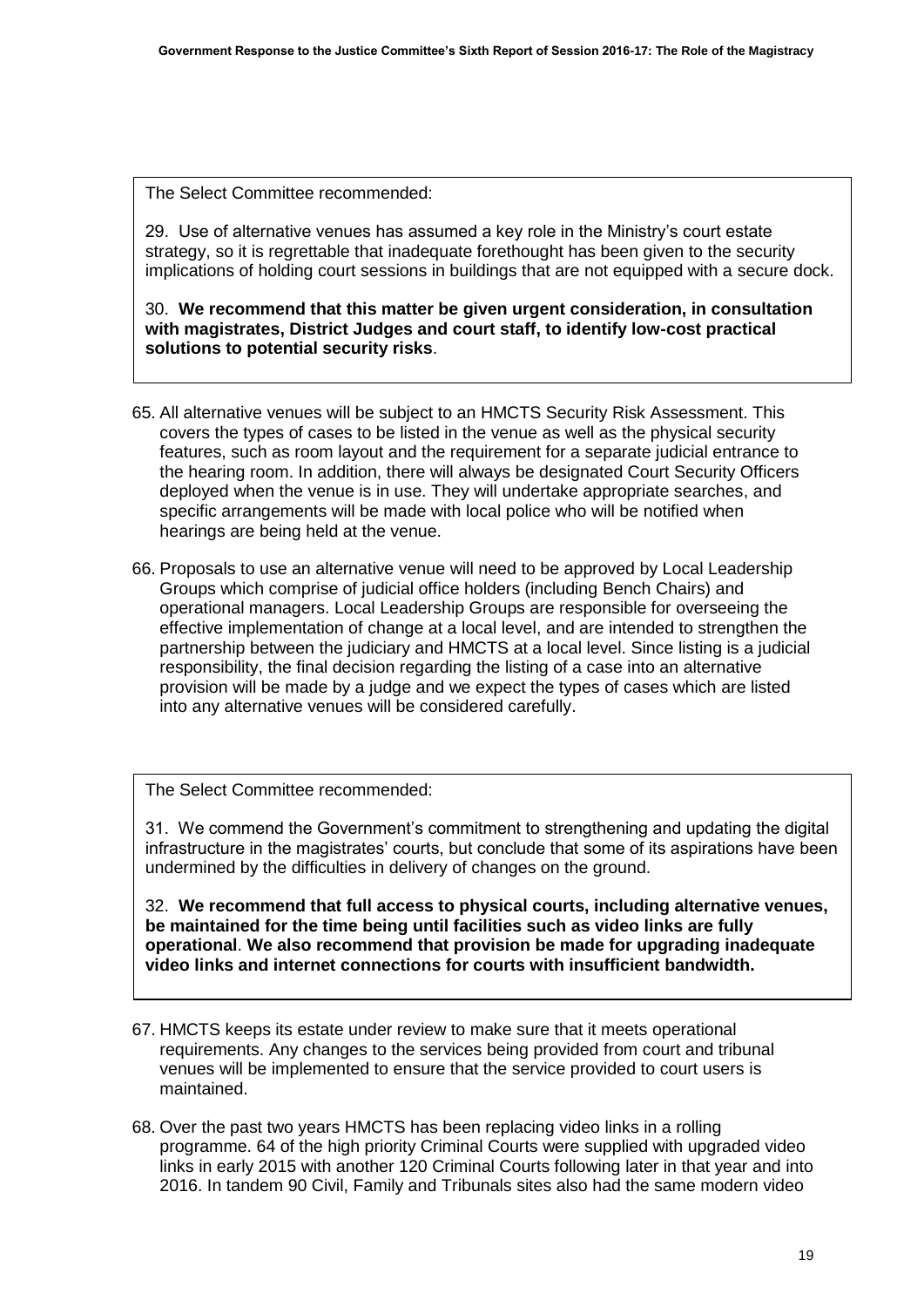equipment supplied to them. The remaining 100 HMCTS sites (mostly civil) are planned to be upgraded in 2017.

- 69. These video links are already cutting down travelling to and from, and waiting at, court for prisoners. They have reduced the costs associated with prisoner movements and eradicated the risk of escape while prisoners are being transported. They are supporting our most vulnerable witnesses and reducing the wasted time caused by attendance of police offices at court. This work has already had an impact, with a record number of 125,000 cases heard via video link in 2015, up from 80,000 in 2013.
- 70. As part of our operating and maintaining of the Professional Court User (PCU) Wi-Fi network of around 200 combined and magistrates courts, we review the usage and capacity for each court each month, and make recommendations to improve performance based on this analysis and the predicted demand for the service. We are also expanding the Wi-Fi into new working areas of the court, for example, the recent Wi-Fi expansion at 40 Combined Courts to include Civil, Family and Tribunal working areas.
- 71. At present, the whole network (every court) is within the expected thresholds of number of users, number of devices and data usage.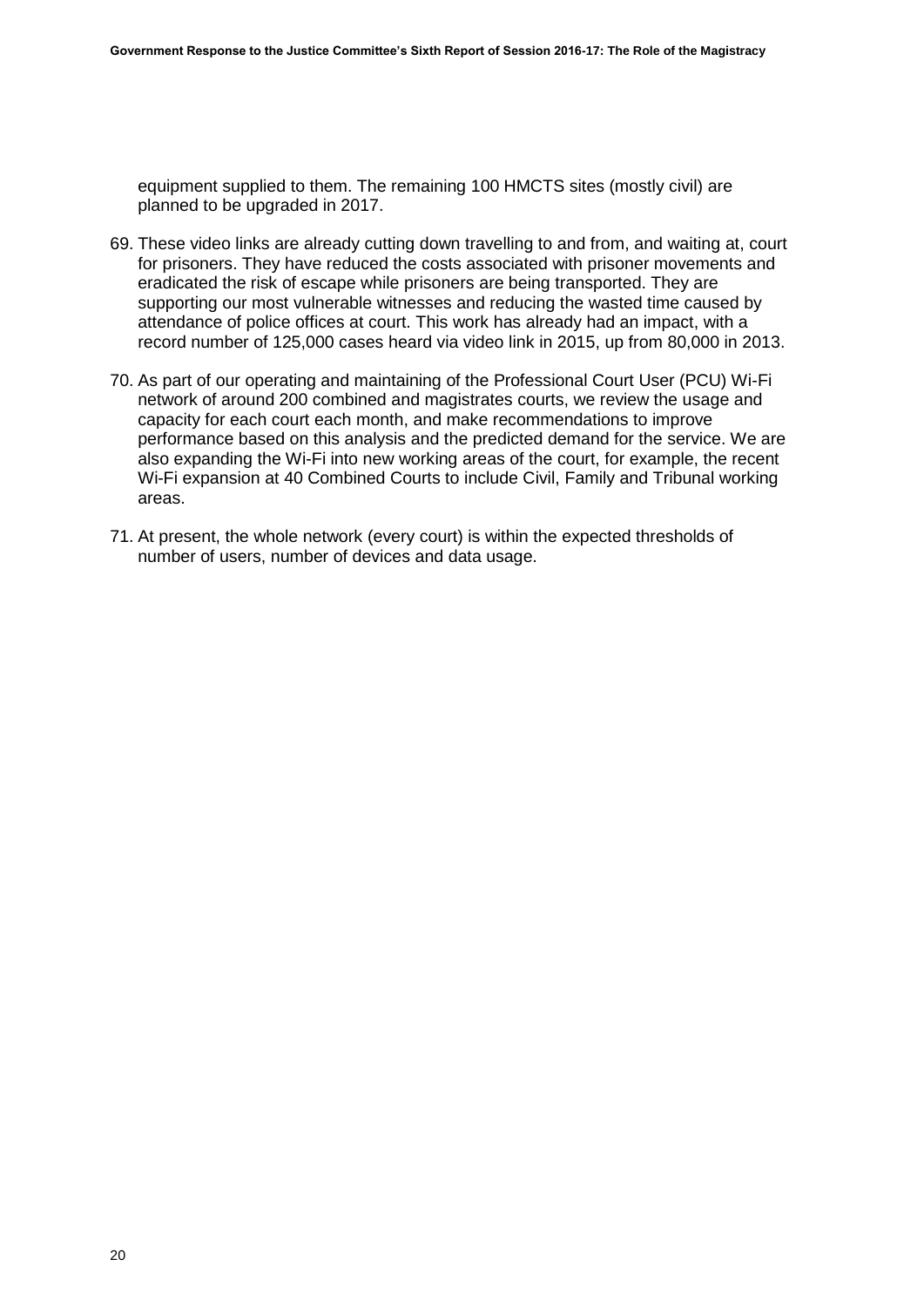#### **Courts Reform**

The Select Committee recommended:

34. We support increasing magistrates' sentencing powers to 12 months' custody, by commencing section 154 of the Criminal Justice Act 2003, and **we recommend that the Ministry of Justice provide a timetable for implementation**. **We recommend that the Sentencing Council's new Allocation Guideline be given time to bed down and the Council be given an opportunity to review its impact on the allocation of cases** to the magistrates' courts. **We further recommend that the Ministry of Justice publish any modelling of the potential impact on the prison population of extending magistrates' sentencing powers.**

- 72. We are keeping under review the case for increasing magistrates' courts' sentencing powers in the context of courts reform and the sentencing framework. Increasing magistrates' custodial sentencing powers would affect many parts of the criminal justice system. Partial commencement of provisions in the Criminal Justice Act 2003 to increase magistrates' custodial sentencing powers for either way offences only is not straightforward. For example, it could risk creating some anomalies in the sentencing framework. That is why we would need to consider carefully the impacts that any change might have before a final decision is made.
- 73. The new Allocation Guideline is a key step to encouraging magistrates' courts to take a robust approach to retaining more either way cases. The main purpose of the guideline is to encourage magistrates' courts to retain jurisdiction in more cases which at present, for a variety of reasons, they send to the Crown Court for trial or sentence. The guideline has been in force since March 2016.
- 74. We agree with the Committee's recommendation that the guidelines should be given time to bed down. The Sentencing Council is an independent body with a statutory duty to monitor the operation and effect of its sentencing guidelines. We understand that the Council began evaluating and monitoring the impact six months after the guideline came into effect.
- 75. We do not currently have modelling available to share on the potential impact of increasing magistrates' custodial sentencing powers, including prison population impacts.
- 76. At various times, the Ministry has modelled the potential impacts of increasing magistrates' courts custodial sentencing powers as part of policy development. Appropriate models, which may be more or less robust, have been developed for specific purposes during periods when the policy has been actively considered. Should we increase magistrates' custodial sentencing powers, we would publish any modelling as appropriate.
- 77. Increasing magistrates' custodial sentencing powers for either way offences could drive a range of changes in the criminal justice system. Modelling these relies on a range of assumptions that are complex and difficult to quantify accurately. Modelling is therefore only one way in which to examine the possible impacts of increased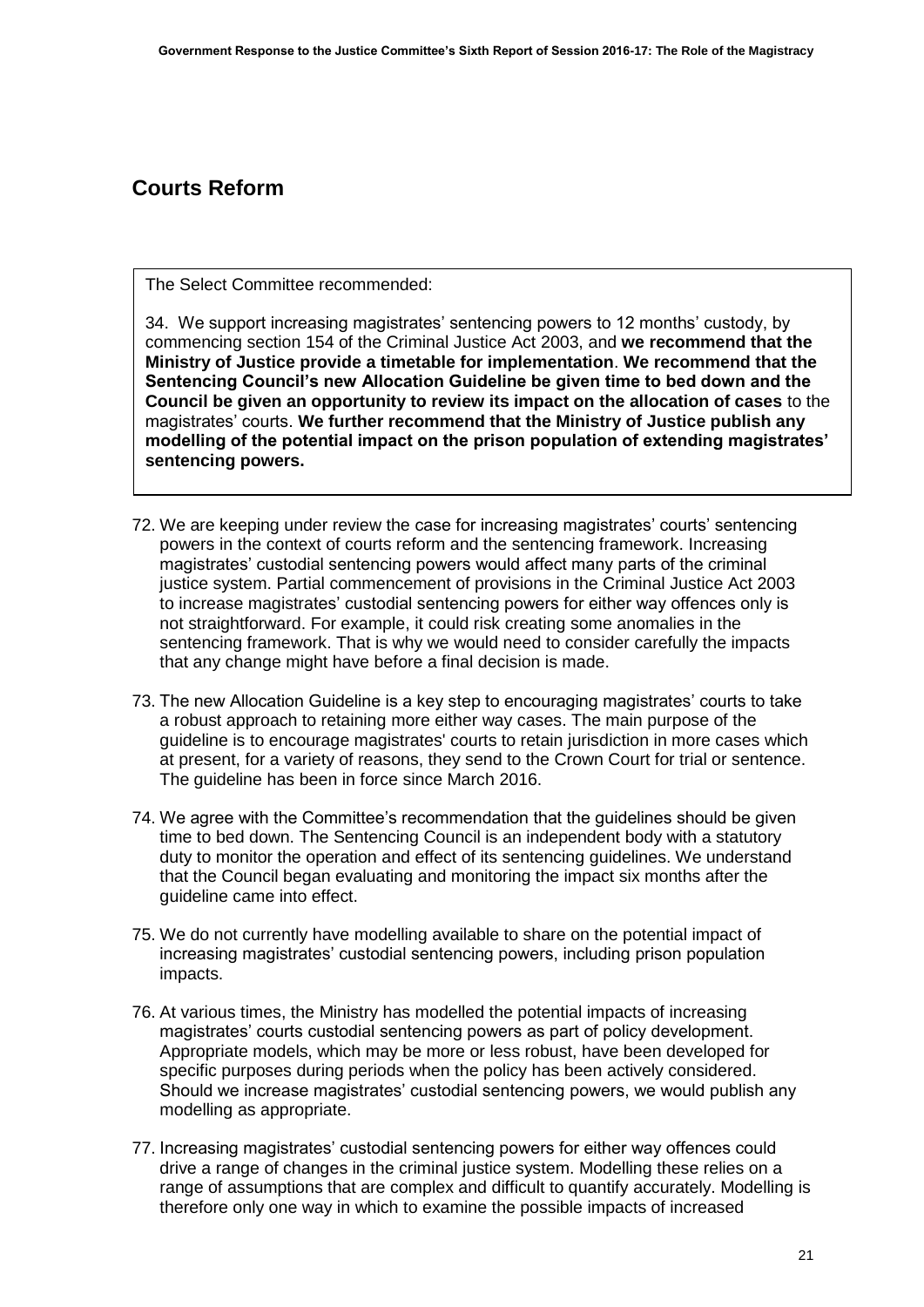magistrates' custodial sentencing powers. We are considering a number of ways we could develop an evidence-based understanding of any potential impacts.

The Select Committee recommended:

35. The evidence we have received suggests that many magistrates are eager to adopt problem-solving approaches when dealing with offenders sentenced to community penalties. We are sympathetic to this idea.

36. Regardless of the Government's future policy direction on dedicated problem-solving courts, **we recommend that legal restrictions be lifted so that suitably trained and experienced magistrates can supervise community orders in all courts**, provided that consistent sitting can be arranged.

37. We do not yet know if the Government will decide to develop a strategy for piloting problem-solving courts. If they do so, we conclude that magistrates will play a central role in ensuring the strategy is successful.

38. In these circumstances, **we recommend that magistrates be fully consulted on the approach that is taken**.

- 78. We are looking in more detail at the evidence of what works for Problem Solving Courts and are exploring how best to take this forward. This includes taking lessons learned from existing initiatives already developed in a small number of local communities across the UK, and considering the potential for use of review hearings.
- 79. Through this work, and by harnessing technology and innovation in our courts, we will ensure vulnerable offenders get the help they need to solve underlying problems and cut re-offending.
- 80. We welcome the interest of the magistracy on the future of problem-solving courts, and will set out our plans in due course.

The Select Committee recommended:

40. We accept that there is support among some sections of the magistracy for a more extensive judicial role within civil and tribunal jurisdictions, but we consider that it would be advisable at present to focus career development and training resources on maintaining and developing magistrates' core skills within the criminal and family courts. However, **we recommend that the feasibility of suitably trained and experienced magistrates undertaking prison adjudications by video link, with the support of a legal adviser, be examined**.

81. We will examine the feasibility of suitably trained and experienced magistrates undertaking prison adjudications by video link, with the support of a legal adviser.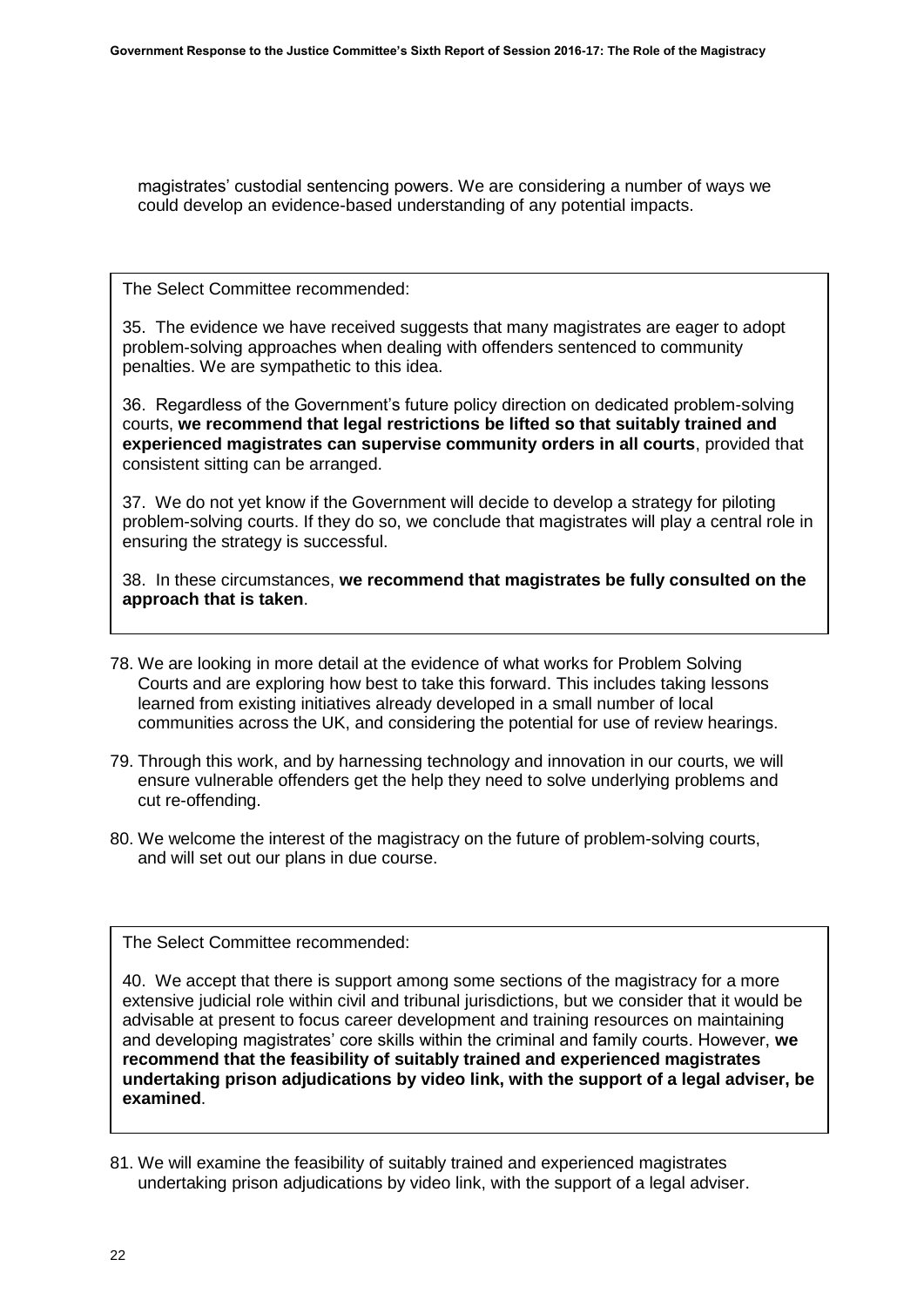41. **We also recommend that the role of magistrates serving on Out of Court Disposal scrutiny panels be made more consistent across the country** by means of additional guidance.

- 82. The role of magistrates when serving on out of court disposal scrutiny panels is covered by guidance issued by the Senior Presiding Judge in June 2013.<sup>6</sup>
- 83. The Government is considering whether the existing scrutiny arrangements could be strengthened and whether additional guidance to such panels should be issued.

-

<sup>6</sup> See:<https://www.judiciary.gov.uk/publications/spj-guidance-mags-scrutinity-oocds-17062013/>